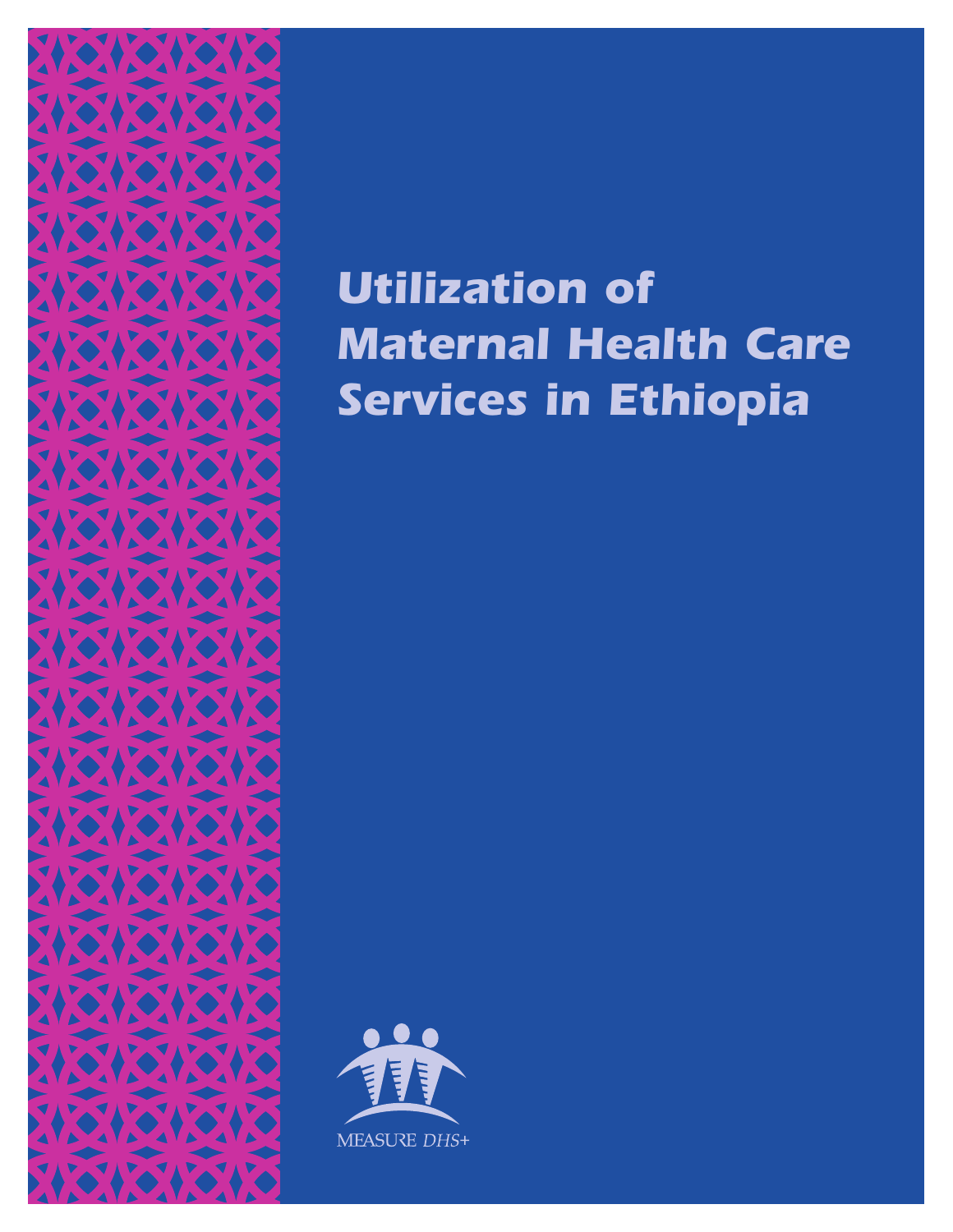**Utilization of Maternal Health Care Services in Ethiopia** 

**ORC Macro Calverton, Maryland, USA**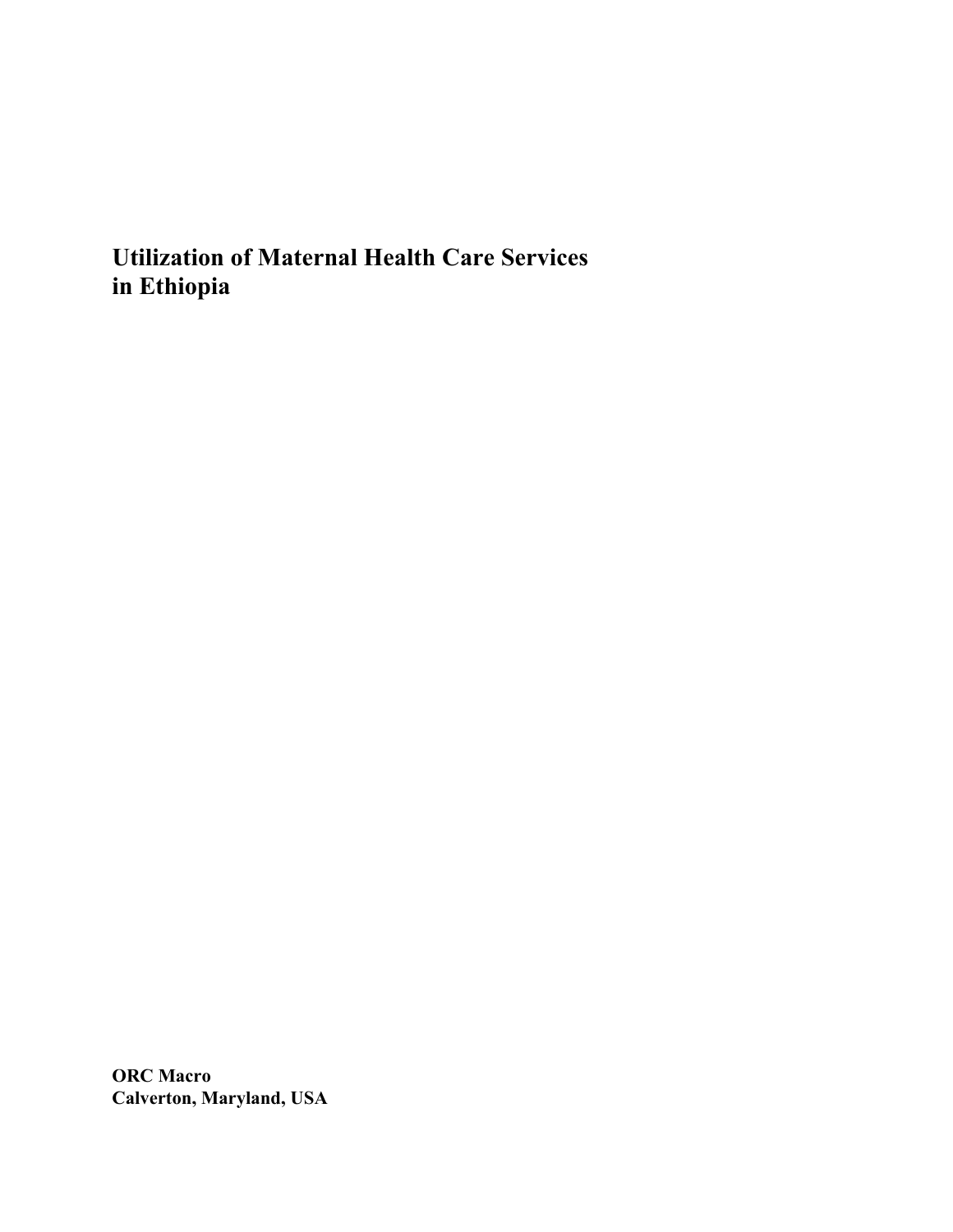# **Utilization of Maternal Health Care Services in Ethiopia**

**Yared Mekonnen Asnaketch Mekonnen** 

**Ethiopian Health and Nutrition Research Institute Addis Ababa, Ethiopia** 

> **ORC Macro Calverton, Maryland, USA**

> > **November 2002**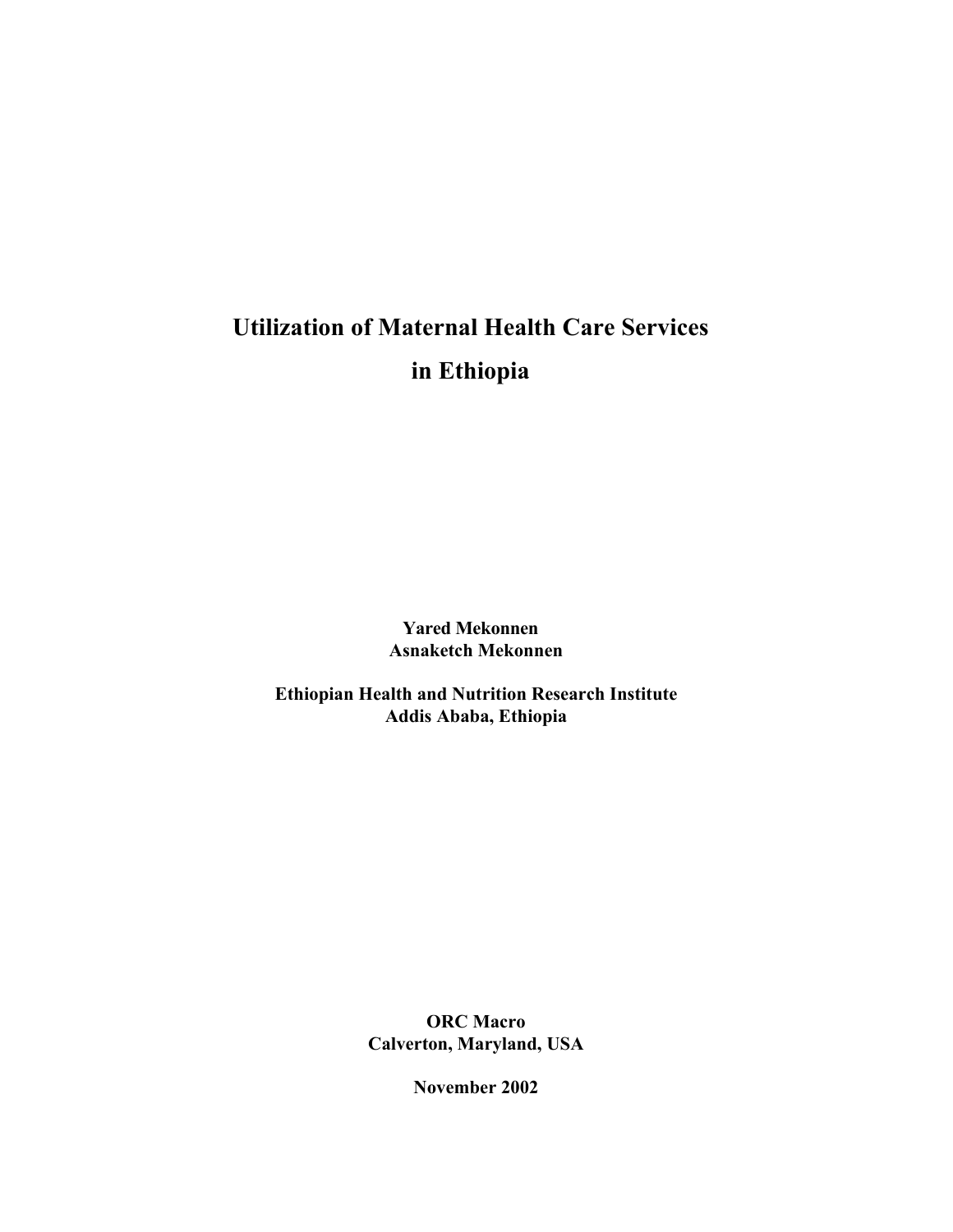This report presents findings from one of four further analysis projects undertaken as part of the followup to the 2000 Ethiopia Demographic and Health Survey (DHS). ORC Macro coordinated this activity and provided technical assistance. The U.S. Agency for International Development (USAID) provided funding through its mission in Ethiopia.

The 2000 Ethiopia DHS survey is part of the MEASURE *DHS+* project designed to collect, analyze, and disseminate data on fertility, family planning, and maternal and child health. Additional information about the MEASURE *DHS+* project may be obtained from MEASURE *DHS+*, ORC Macro, 11785 Beltsville Drive, Calverton, MD 20705 (telephone: 301-572-0200; fax: 301-572-0999; e-mail: reports@macroint.com; Internet: www.measuredhs.com).

Acknowledgments:

The authors thank Dr. Pav Govindasamy, Dr. Mary Mahy, Dr. Abdulahi Hasen, and Amare Isaias for their review of this paper; Dr. Sidney Moore for editorial assistance; and Kaye Mitchell for word processing assistance.

Suggested citation:

Mekonnen, Yared, and Asnaketch Mekonnen. 2002. *Utilization of Maternal Health Care Services in Ethiopia.* Calverton, Maryland, USA: ORC Macro.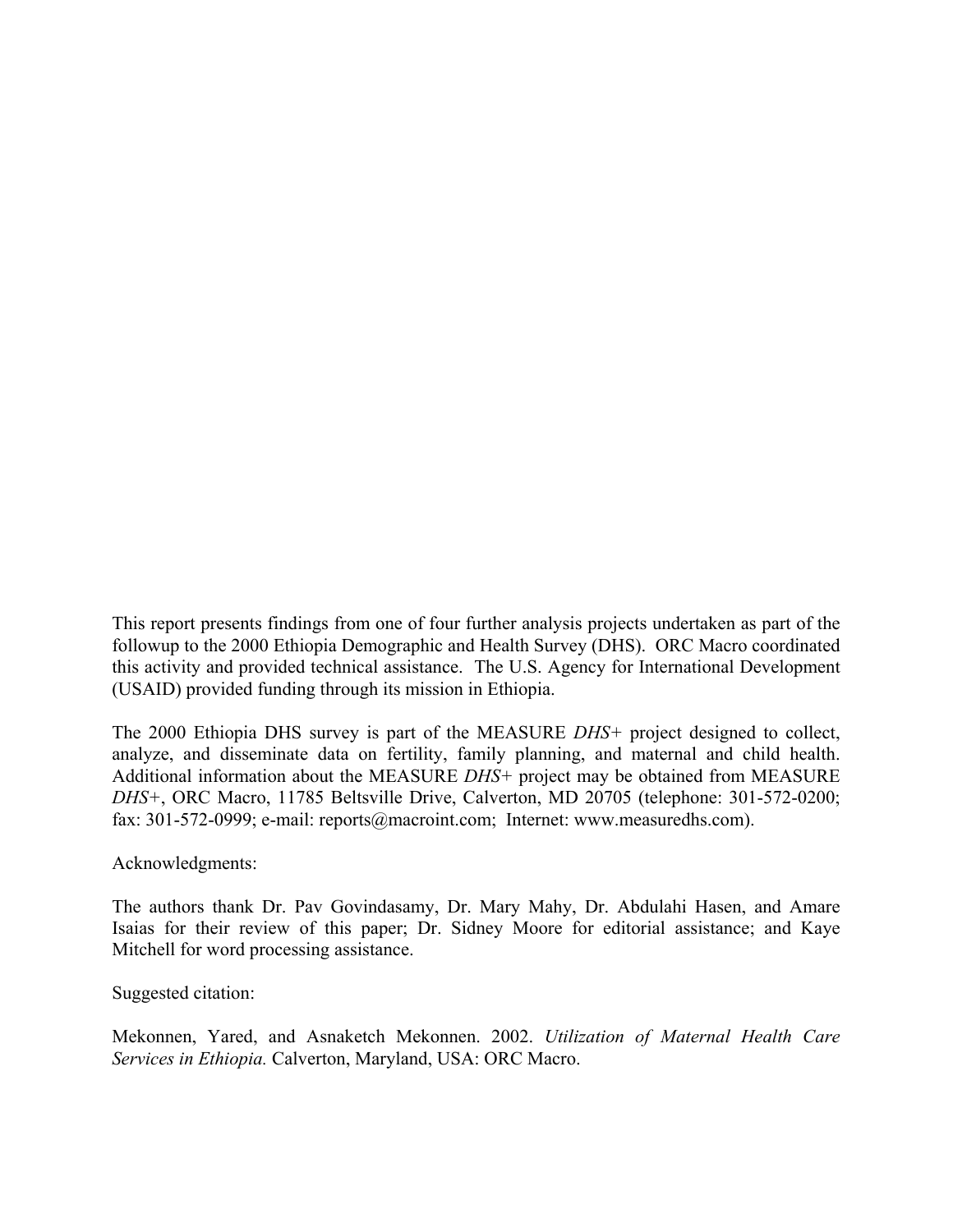# **1 Introduction**

 The World Health Organization (WHO) estimates that 580,000 women of reproductive age die each year from complications arising from pregnancy, and a high proportion of these deaths occur in sub-Saharan Africa. The ratio of maternal mortality in the region is one of the highest in the world, reaching levels of 686 per 100,000 live births (World Bank, 1994a). Women play a principal role in the rearing of children and the management of family affairs, and their loss from maternity-related causes is a significant social and personal tragedy.

 Studies demonstrating the high levels of maternal mortality and morbidity in developing countries and research identifying causes of maternal deaths have repeatedly emphasized the need for antenatal care and availability of trained personnel to attend women during labor and delivery (Fauveau et al., 1988; Fortney et al., 1988). The importance of tetanus toxoid injections given prior to birth to reduce neonatal mortality has been documented as well (Bhatia, 1989). Since a large proportion of maternal and neonatal deaths occur within the first few days after delivery, safe motherhood programs have recently increased their emphasis on the importance of postnatal care.

 In Ethiopia, the levels of maternal and infant mortality and morbidity are among the highest in the world. The maternal mortality rate in 2000 was 816 per 100,000 live births, and the infant mortality rate was 113 per 1,000 (CSA and ORC Macro, 2001). One explanation for poor health outcomes among women and children is the nonuse of modern health care services by a sizable proportion of women in Ethiopia. Previous studies have clearly demonstrated that the utilization of available maternal health services is very low in the country. Several studies in the 1990s have shown that about 25 percent of Ethiopian women received antenatal care and less than 10 percent received professionally assisted delivery care (Belay, 1997; CSA, 1993; Mekonnen, 1998; Mengistu and James, 1996; Mesganaw et al., 1990).

 Despite the fact that maternal health care utilization is essential for further improvement of maternal and child health, little is known about the current magnitude of use and factors influencing the use of these services in Ethiopia. This paper therefore aims to fill this gap using data from the 2000 Ethiopia Demographic and Health Survey (DHS).

 The purpose of this study is to understand the current status of utilization of maternal health services in Ethiopia by elucidating the various factors influencing the use of these services in the country. It is hoped that the results of the study will improve policymakers' understanding of the determinants of maternal and child mortality and morbidity in the country and serve as an important tool for any possible intervention aimed at improving the low utilization of maternity care services in the country.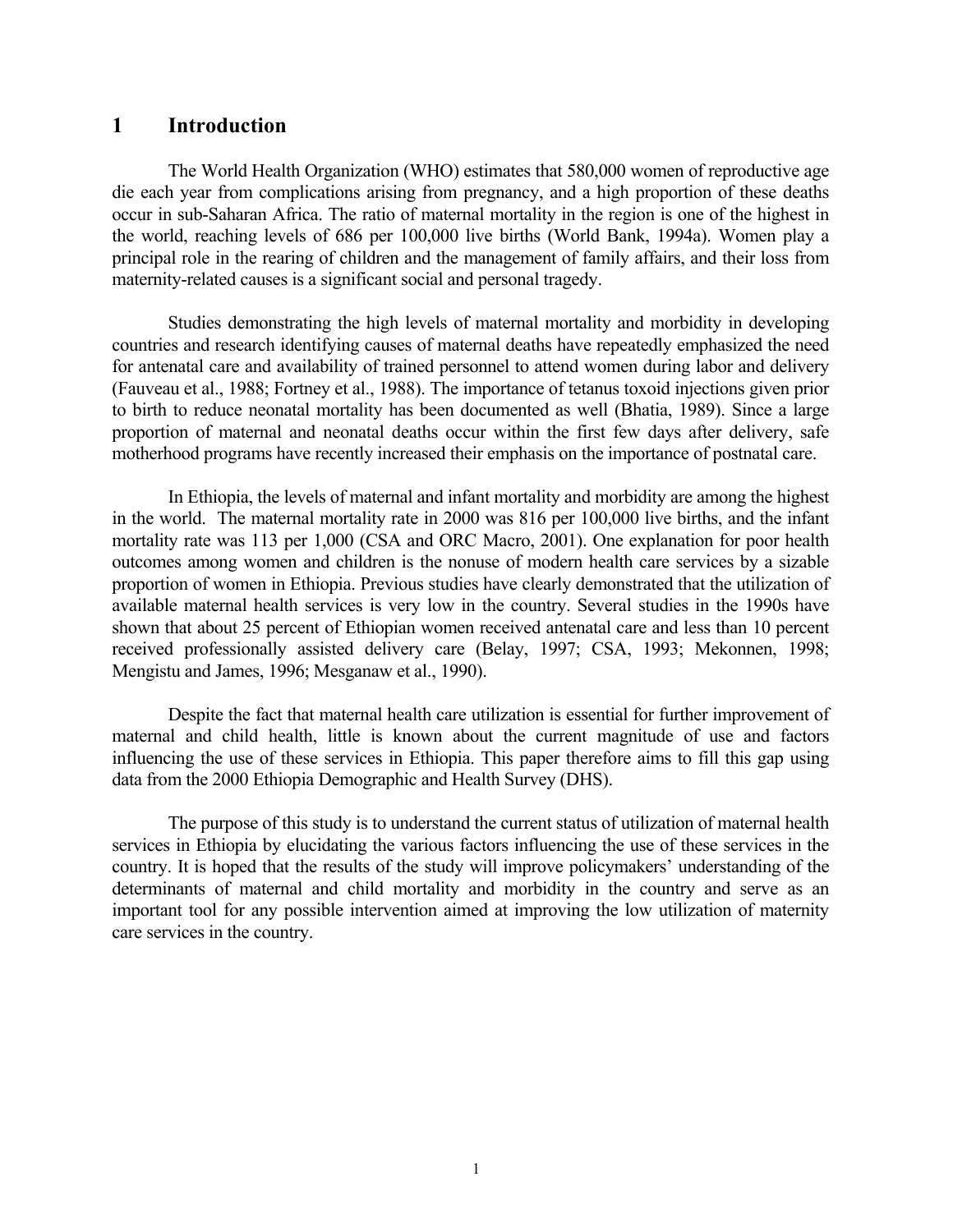# **2 Review of Related Literature**

 A review of the literature suggests that in developing countries, the use of modern health care such as maternal health services can be influenced by the sociodemographic characteristics of women, the cultural context, and the accessibility of these services.

 A number of sociodemographic characteristics of the individual affect the underlying tendency to seek care (Addai, 2000). In this regard, good examples are maternal age and parity, which have been examined as determinants of health care use repeatedly (Adekunle et al., 1990; Celik and Hotchkiss, 2000; Leslie and Gupta, 1989). The greater confidence and experience of the older and higher parity women, together with greater responsibilities within the household and for child care, have been suggested as explanatory factors for their tendency to use services less frequently (Kwast and Liff, 1988). Maternal education has also been shown repeatedly to be positively associated with the utilization of maternity care services (Addai, 2000; Addai, 1998; Akin and Munevver, 1996; Beker et al., 1993; Celik and Hotchkiss, 2000; Ferdnandez, 1984; Stewart and Sommerfelt, 1991). Although, in general, women in higher socioeconomic groups tend to exhibit patterns of more frequent use of maternal health services than women in the lower socioeconomic groups, factors such as education appear to be important mediators (Addai, 2000; Addai, 1998; Leslie and Gupta, 1989).

 Another important factor in the utilization of maternity care services, especially in Africa, is the cultural background of the woman (Leslie and Gupta, 1989; Pelto, 1987). The cultural perspective on the use of maternal health services suggests that medical need is determined not only by the presence of physical disease but also by cultural perception of illness (Addai, 2000). In most African rural communities, maternal health services coexist with indigenous health care services; therefore, women must choose between the options (Addai, 2000). The use of modern health services in such a context is often influenced by individual perceptions of the efficacy of modern health services and the religious beliefs of individual women (Adetunji, 1991). Moreover, in many parts of Africa, women's decisionmaking power is extremely limited, particularly in matters of reproduction and sexuality. In this regard, decisions about maternal care are often made by husbands or other family members (WHO, 1998). Availability of women's time is also important. In developing countries, women spend more time on their multiple responsibilities for care of children, collecting water or fuel, cooking, cleaning, growing food, and trade than on their own health (World Bank, 1994a).

 Accessibility of health services has been shown to be an important determinant of utilization of health services in developing countries. In most rural areas in Africa, one in three women live more than five kilometers from the nearest health facility (World Bank, 1994b). The scarcity of vehicles, especially in remote areas, and poor road conditions can make it extremely difficult for women to reach even relatively nearby facilities. Walking is the primary mode of transportation, even for women in labor (Williams et al., 1985; World Bank, 1994b). In rural Tanzania, for example, 84 percent of women who gave birth at home intended to deliver at a health facility but did not due to distance and lack of transportation (Bicego et al., 1997). Fees reduce women's use of maternal health services and keep millions of women from having hospital-based deliveries or from seeking care even when complications arise. Even when formal fees are low or nonexistent, there may be informal fees or other costs that pose significant barriers to women's use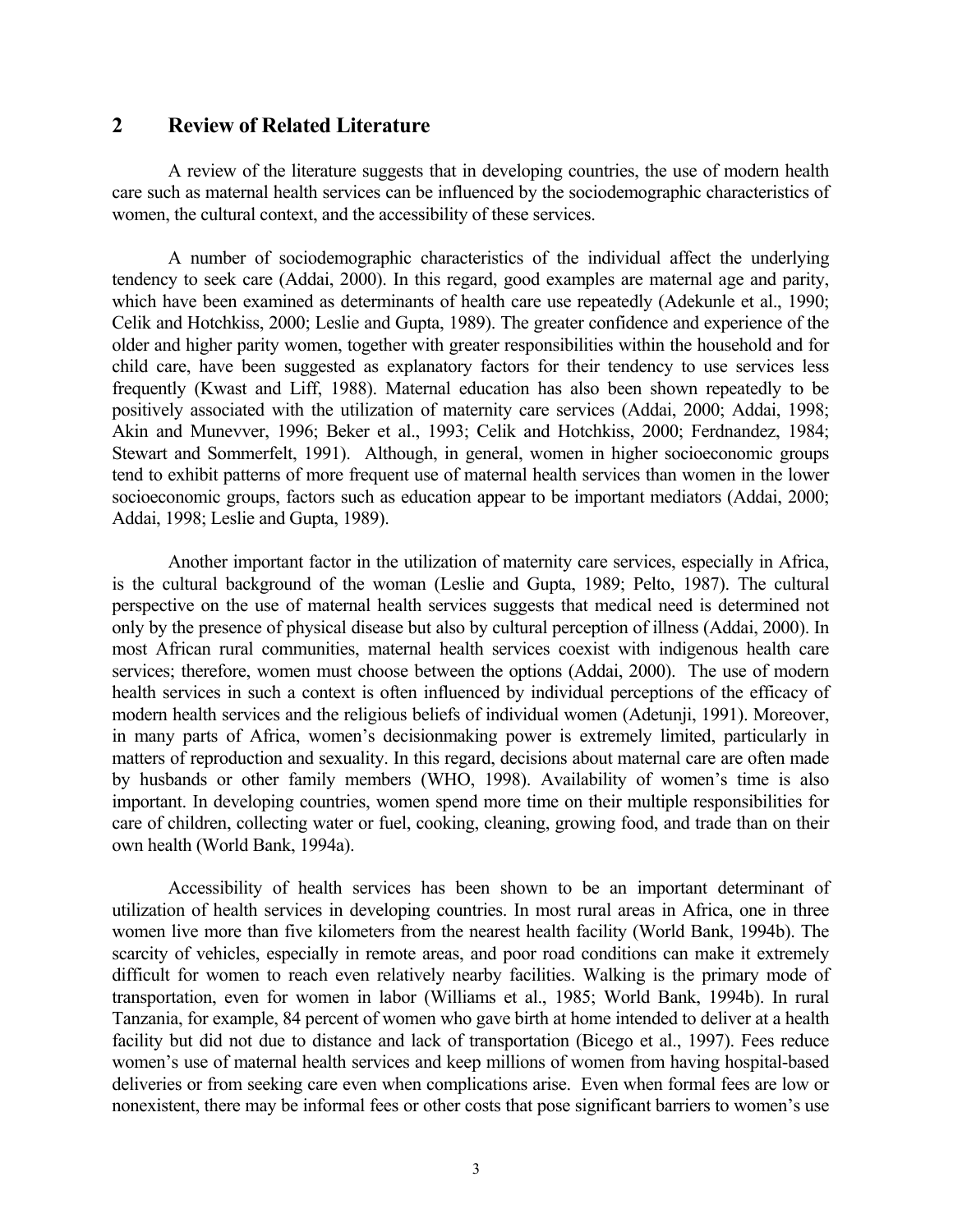of services. These may include costs of transportation, drugs, food, or lodging for the woman or for family members who help care for her in the hospital (Gertler and van der Gaag, 1988; Gertler et al., 1988).

 In Ethiopia, studies addressing the factors influencing the utilization of maternity care services are scant. The few studies that do exist focused predominantly on urban areas and have identified some important determinants of use of maternity care services in the country. Kwast and Liff (1988), in their study of maternal mortality in Addis Ababa, showed that women who did not receive maternity care were often poor, illiterate, and unmarried, with limited knowledge of maternity care services. The study also showed that the risk of nonattendance was higher for pregnant women who were first pregnant between the ages of 10 and 18. In a nationally representative sample survey in Ethiopia, receipt of maternity care was found to vary by age, residence, and other sociodemographic factors (CSA, 1993). Another study in Addis Ababa showed that lack of time, absence of illness, and lack of awareness are the major reasons for nonattendance for antenatal care (Mesganaw et al., 1990). Mengistu and James (1996), in their study in the Arsi Zone of central Ethiopia, found maternal age, parity, lack of time, education, marital status, and women's economic status to be significant predictors of utilization of maternity care. A study in Yirgalem Town and in the surrounding Southern Nations, Nationalities, and People's Region (SNNPR) of Ethiopia showed that women's education, inadequate household income, and unwanted pregnancy were important predictors of antenatal care utilization (Belay, 1997). A large-scale community and family survey in SNNPR concluded that although a number of sociodemographic factors are important in urban areas, they are of less relevance in the rural part of the study area. Sociodemographic factors including parity, age, and education appeared to influence the use of maternity care services in urban areas. In contrast, distance and travel time were identified as important factors in the rural parts of the country (Mekonnen, 1998).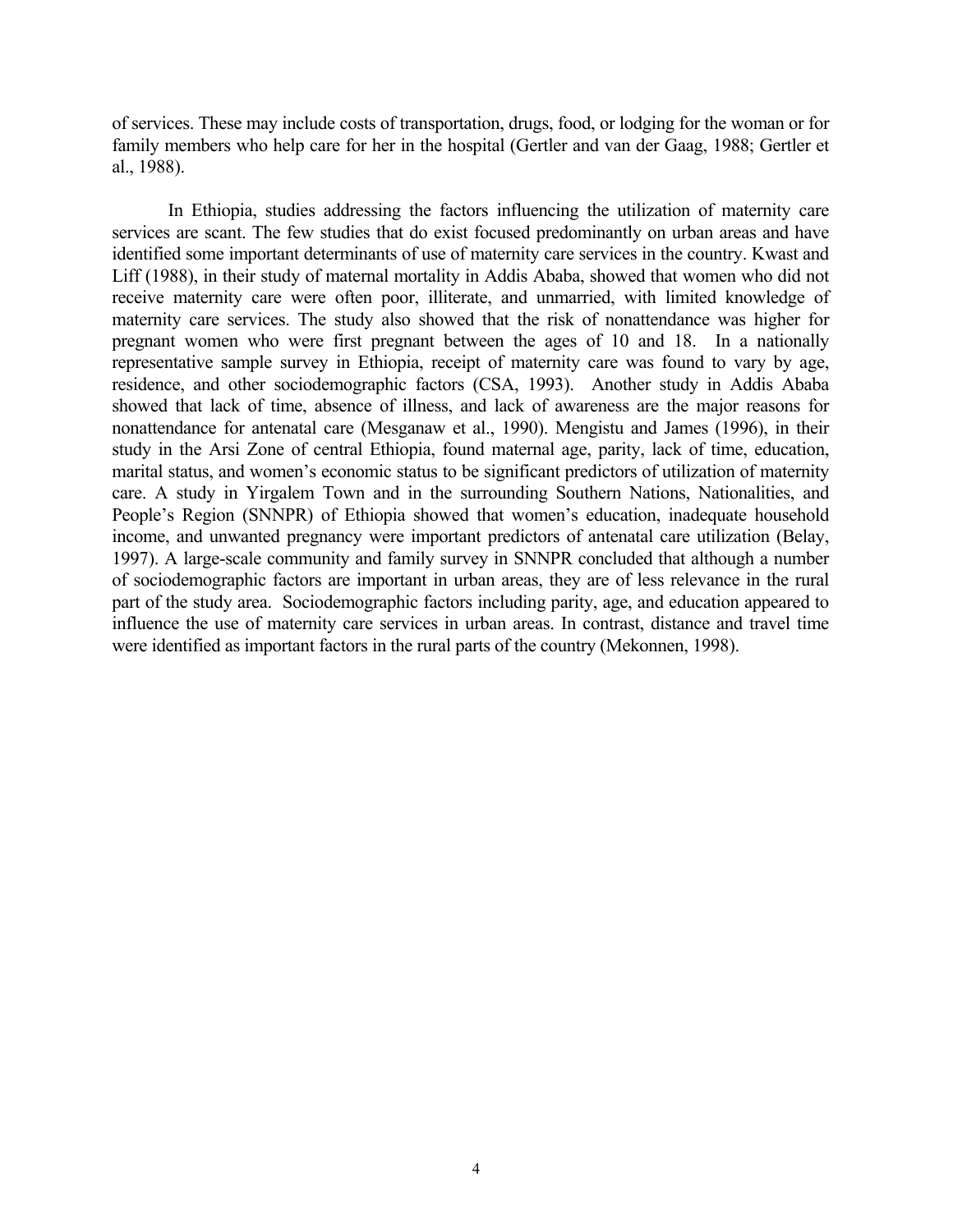# **3 Data and Method of Analysis**

 The data for this study come from the 2000 Ethiopia Demographic and Health Survey, which was the first of its kind to be conducted in the country. The survey collected information from a nationally representative sample of 15,367 women age 15-49. This study analyzes responses from 7,978 women age 15-49, who have at least one child under age five at the time the survey was fielded.

 The main focus is a number of specific questions asked of women about their most recent pregnancy and live birth in the five years preceding the survey. Women were asked 1) whether they were checked by a trained health professional, that is, doctor, nurse, or midwife, at least once during pregnancy, i.e., antenatal care (ANC); 2) whether they were attended by a trained health professional during their delivery, i.e., professionally assisted delivery (PAD); and 3) for those mothers who delivered outside a health facility, whether they received a medical checkup from a health professional within 42 days after delivery, i.e., postnatal care (PNC).

 This analysis was not designed to test any formal theory of health-seeking behavior. Nevertheless, each of the independent variables was selected for inclusion in the analysis based on previous literature. Independent variables included in the present study were maternal age at birth, parity, number of children under five, educational status of women, marital status, work status, religion, residence, and year of birth of the child.

#### **Method of Analysis**

 The unit of analysis for this study is women who had at least one live birth in the five years preceding the survey. If women had more than one live birth in the past five years, only care received for the most recent live birth is considered. Bivariate and multivariate analyses were carried out for the three maternal health care variables. For the multivariate analysis, the response category was collapsed to create a dichotomous variable on the basis of whether or not the woman had received maternal health care. Since the interest was in identifying women at risk because they did not receive care, the outcome variables were coded as 1 if the women received antenatal care and as 0 if she did not receive antenatal care. The same coding procedure was applied for delivery and postnatal care.

 Logistic regression was used for the multivariate analysis. The logistic model considers the relationship between a binary dependent variable and a set of independent variables. The logistic model for K independent variables  $(x_1, x_2, x_3, \ldots, x_k)$  is given as:

logit  $P(x) = \alpha + \sum B_i x_i$ exp  $(\beta_i)$  = odds ratio for a person having characteristic *i* versus not having characteristic *i*  $B = Regression coefficient$  $\alpha$  = constant

 Confidence intervals (CIs) are presented for the odds ratios instead of p-values since the CI contains more information than p-values. A CI covering 1 implies that there is no effect of the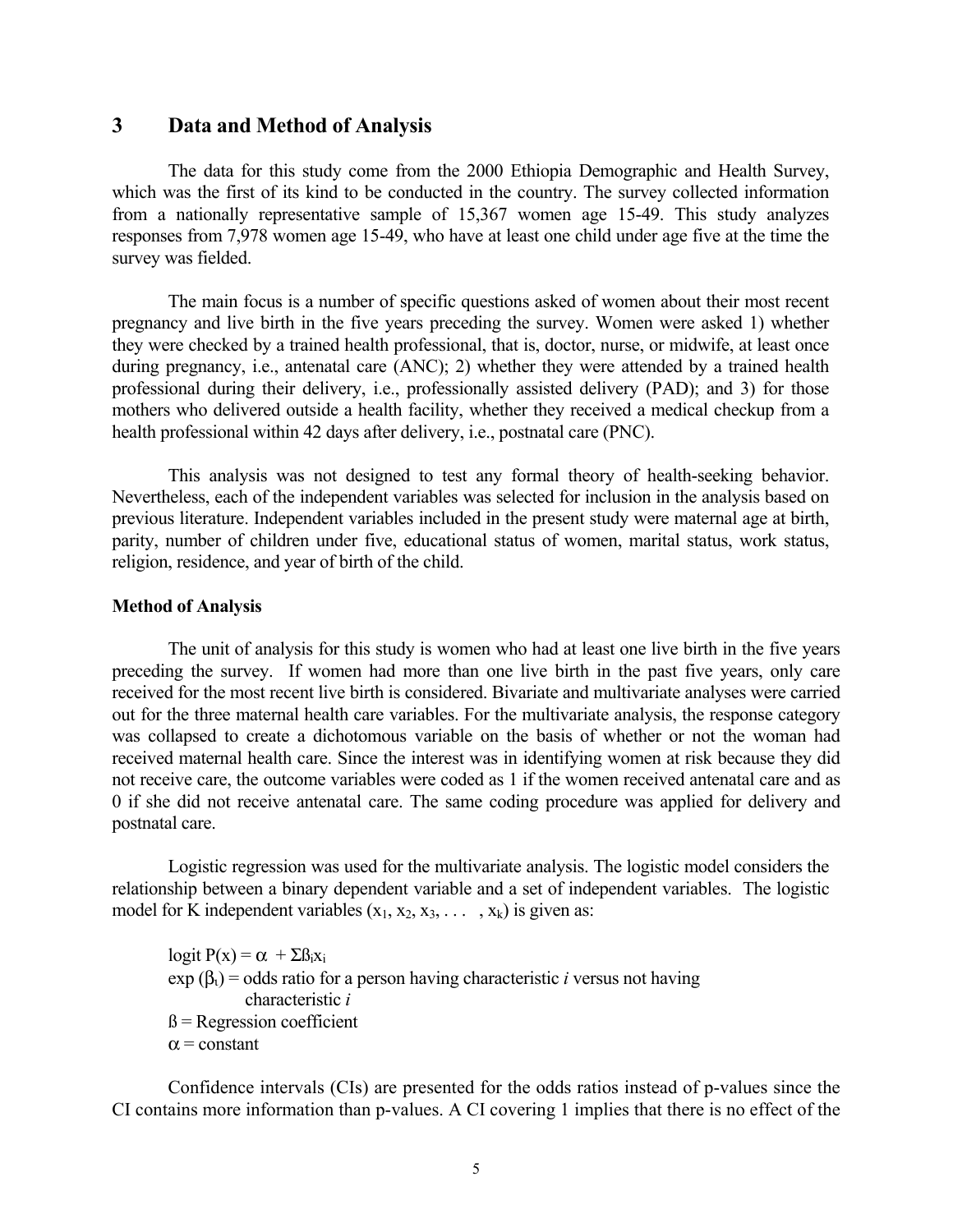factor under consideration. Otherwise, there is an effect of that variable. A narrow CI implies a large sample size, while a large CI implies a small sample size.

 The model was run for the country as a whole and separately for urban and rural areas since factors influencing use of maternal health services are expected to be different between urban and rural areas. At the same time, since Addis Ababa, the capital city, is different from other urban parts of the country, residence in Addis Ababa is considered separately. Parity in this study is categorized as 1, 2-4 and 5+ and is based on the fact that studies in Ethiopia (Kwast and Liff, 1988) and elsewhere have shown that the risk of maternal morbidity and mortality and other pregnancy-related complications are significantly higher among women with five or more children.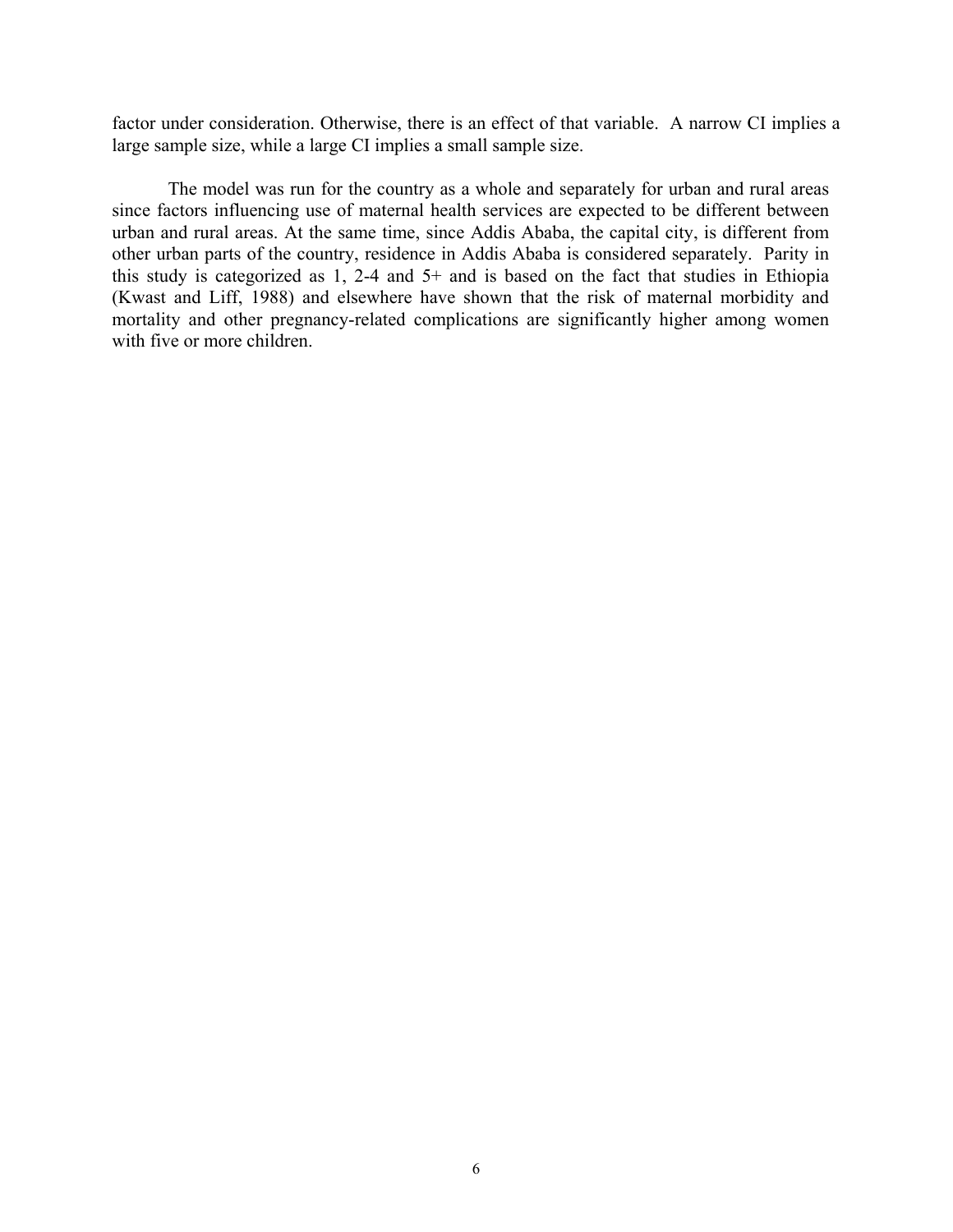#### **4 Results**

#### **Bivariate Analysis**

 Table 1 presents the results of the bivariate analyses of the use of maternal health care services in Ethiopia. Twenty-seven percent of women who had at least one birth in the five years preceding the survey received antenatal care from a doctor, nurse, or midwife for their most recent birth. The use of professionally assisted delivery service is very low in Ethiopia. Only 6 percent of women who delivered in the five years preceding the survey were assisted by a health professional for their most recent pregnancy. Even more striking is the fact that less than 3 percent of women who delivered outside a health facility received postnatal care. The bivariate results depict a significant variation in the use of maternal health care services by residence. Women from Addis Ababa are more likely to receive care from a doctor, nurse, or midwife than women from other urban areas or rural areas. Eighty-three percent of women in Addis Ababa received antenatal care, 71 percent received delivery care, and 19 percent received postnatal care. Utilization of maternal health care services is lowest in rural areas. Twenty-two percent of rural women received antenatal care, and 2 percent received delivery or postnatal care. Sixty-three percent of women from the other urban areas received professional antenatal care, 31 percent received delivery assistance, and 10 percent received postnatal care. The use of antenatal care is about 28 percent for women under the age of 35, while it is 21 percent for those over the age of 35. Furthermore, about twice as many women age 15-19 received delivery care from a health professional as women age 20 and above. However, there is little difference in utilization of postnatal care by age. Although there is little difference in utilization of antenatal care by marital status, unmarried women are more than twice as likely as married women to receive delivery assistance from a health professional. However, married women are more likely to receive postnatal care than unmarried women. Women's education is associated with use of maternal health care in Ethiopia, with the use of maternal health care increasing linearly with education. Seventy-two percent of women with at least secondary education received antenatal care from a health professional, compared with 45 percent of women with primary education and 21 percent with no education. A similar pattern is seen for delivery care and postnatal care. A mother's work status does not impact utilization of maternal health services to any great extent. This could primarily be because the reference period for work status is the 12 months prior to the interview and not in relation to a particular pregnancy or birth. There was significant variation in the utilization of maternal health care by religion. Orthodox/Catholic, Muslim, and Protestant women exhibit greater use of maternal health care services than women who follow traditional beliefs. For example, between 25 and 28 percent of the former group received antenatal care from a health care professional, compared with 11 percent of women from the latter group. Due to small numbers, this pattern is not as visible for use of postnatal care. Mothers with one live birth are more likely to use maternal health services for first births than for second and higher order births. Utilization of maternal health services is generally lower among mothers of birth order five and higher. Similarly, women who had only one birth in the past five years were also more likely to utilize maternal health care than women who had more than one birth in the same period.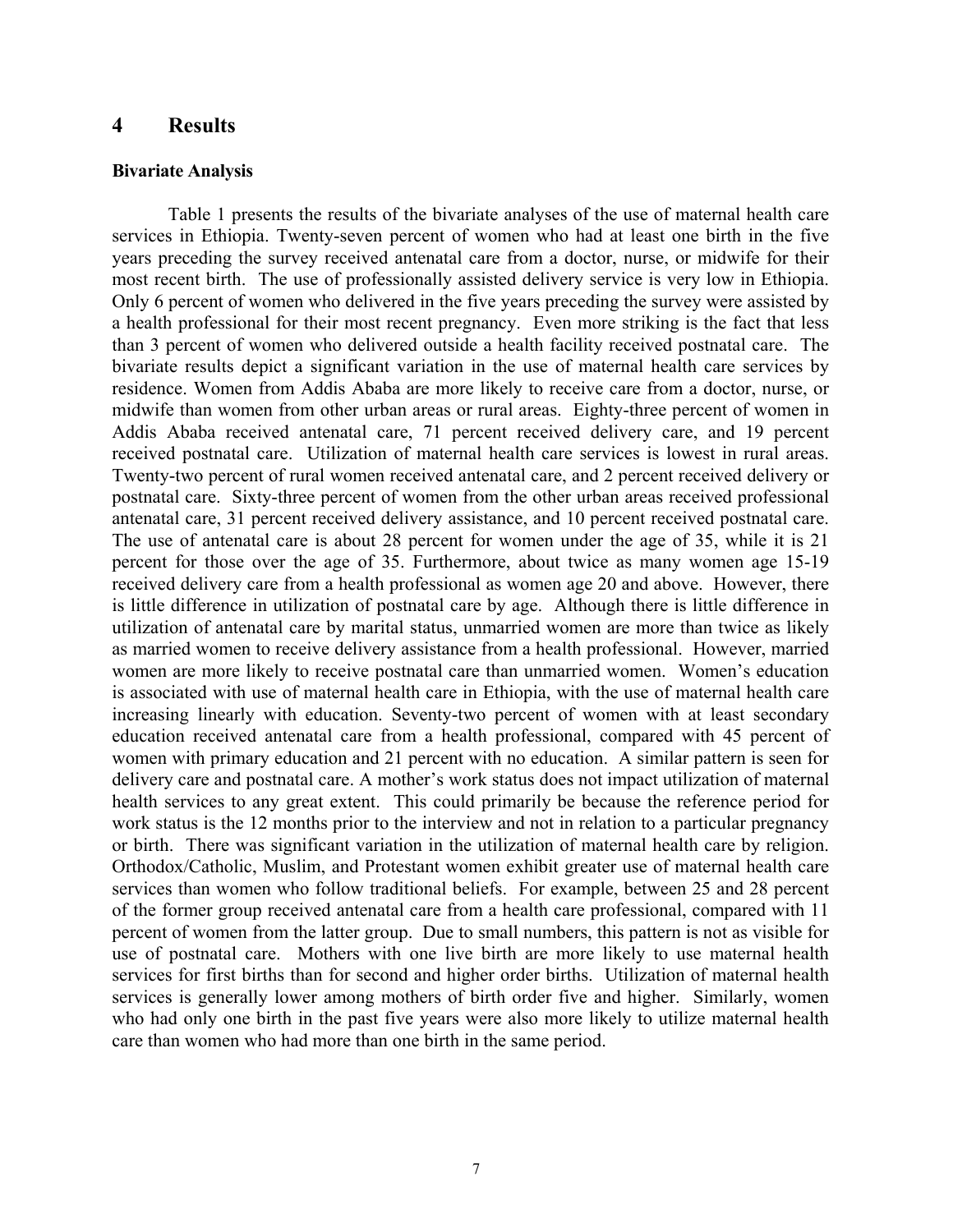| care, delivery care, or postnatal care from a health professional (doctor, nurse or midwife), by background<br>characteristics |                                                                     |               |        |                |                                   |
|--------------------------------------------------------------------------------------------------------------------------------|---------------------------------------------------------------------|---------------|--------|----------------|-----------------------------------|
|                                                                                                                                | Percentage                                                          | Percentage    | Number | Percentage     | Number                            |
| Background                                                                                                                     | who received                                                        | who received  | of     | who received   | of                                |
| characteristic                                                                                                                 | antenatal care                                                      | delivery care | women  | postnatal care | $\underline{w}$ omen <sup>1</sup> |
| <b>Residence</b>                                                                                                               |                                                                     |               |        |                |                                   |
| Rural                                                                                                                          | 21.6                                                                | 2.2           | 7,070  | 1.9            | 6,938                             |
| Other urban                                                                                                                    | 63.4                                                                | 30.5          | 760    | 9.6            | 564                               |
| Addis Ababa                                                                                                                    | 83.1                                                                | 71.1          | 148    | 19.0           | 42                                |
|                                                                                                                                |                                                                     |               |        |                |                                   |
| Mother's age at birth                                                                                                          |                                                                     |               |        |                |                                   |
| $15-19$                                                                                                                        | 28.8                                                                | 11.0          | 1,016  | 2.9            | 943                               |
| 20-34                                                                                                                          | 28.0                                                                | 6.4           | 5,310  | 2.5            | 5,008                             |
| 35-49                                                                                                                          | 21.3                                                                | 4.6           | 1,652  | 3.2            | 1,593                             |
|                                                                                                                                |                                                                     |               |        |                |                                   |
| <b>Marital status</b>                                                                                                          |                                                                     |               |        |                |                                   |
| Not married                                                                                                                    | 26.5                                                                | 12.5          | 785    | 2.2            | 692                               |
| Married                                                                                                                        | 28.7                                                                | 5.5           | 7,193  | 3.9            | 6,852                             |
|                                                                                                                                |                                                                     |               |        |                |                                   |
| <b>Education</b>                                                                                                               |                                                                     |               |        |                |                                   |
| No education                                                                                                                   | 21.0                                                                | 2.5           | 6,550  | 2.0            | 6,403                             |
| Primary                                                                                                                        | 45.0                                                                | 12.1          | 1,003  | 4.4            | 904                               |
| Secondary and higher                                                                                                           | 71.7                                                                | 48.2          | 425    | 14.4           | 237                               |
| <b>Work status</b>                                                                                                             |                                                                     |               |        |                |                                   |
| Not working                                                                                                                    | 26.1                                                                | 6.5           | 3,360  | 2.3            | 6,852                             |
| Working                                                                                                                        | 27.6                                                                | 5.9           | 4,618  | 3.9            | 692                               |
|                                                                                                                                |                                                                     |               |        |                |                                   |
| Religion                                                                                                                       |                                                                     |               |        |                |                                   |
| Orthodox/Catholic                                                                                                              | 27.5                                                                | 8.1           | 4,117  | 2.8            | 3,814                             |
| Protestant                                                                                                                     | 24.8                                                                | 4.5           | 1,232  | 1.3            | 1,185                             |
| Muslim                                                                                                                         | 28.3                                                                | 4.3           | 2,338  | 2.3            | 2,255                             |
| Traditional                                                                                                                    | 11.3                                                                | 1.4           | 292    | 1.4            | 290                               |
|                                                                                                                                |                                                                     |               |        |                |                                   |
| Children ever born                                                                                                             |                                                                     |               |        |                |                                   |
| 1                                                                                                                              | 31.9                                                                | 13.8          | 1,362  | 2.9            | 1,184                             |
| $2 - 4$                                                                                                                        | 29.2                                                                | 5.8           | 3,264  | 2.0            | 3,093                             |
| $5+$                                                                                                                           | 22.3                                                                | 3.4           | 3,352  | 2.5            | 3,267                             |
|                                                                                                                                |                                                                     |               |        |                |                                   |
| Births in the past 5                                                                                                           |                                                                     |               |        |                |                                   |
| years                                                                                                                          |                                                                     |               |        |                |                                   |
| 1                                                                                                                              | 29.0                                                                | 8.5           | 4,260  | 2.7            | 3,927                             |
| $2+$                                                                                                                           | 24.2                                                                | 3.4           | 3,718  | 1.9            | 3,617                             |
| Total                                                                                                                          | 26.7                                                                | 6.2           | 7,978  | 2.7            | 7,544                             |
| Note: For women with two or more live births in the five-year period, data refer to the most recent birth.                     |                                                                     |               |        |                |                                   |
|                                                                                                                                | <sup>1</sup> Based on women who delivered outside a health facility |               |        |                |                                   |

Table 1 Percentage of women who had a live birth in the five years preceding the survey who received antenatal care, delivery care, or postnatal care from a health professional (doctor, nurse or midwife), by background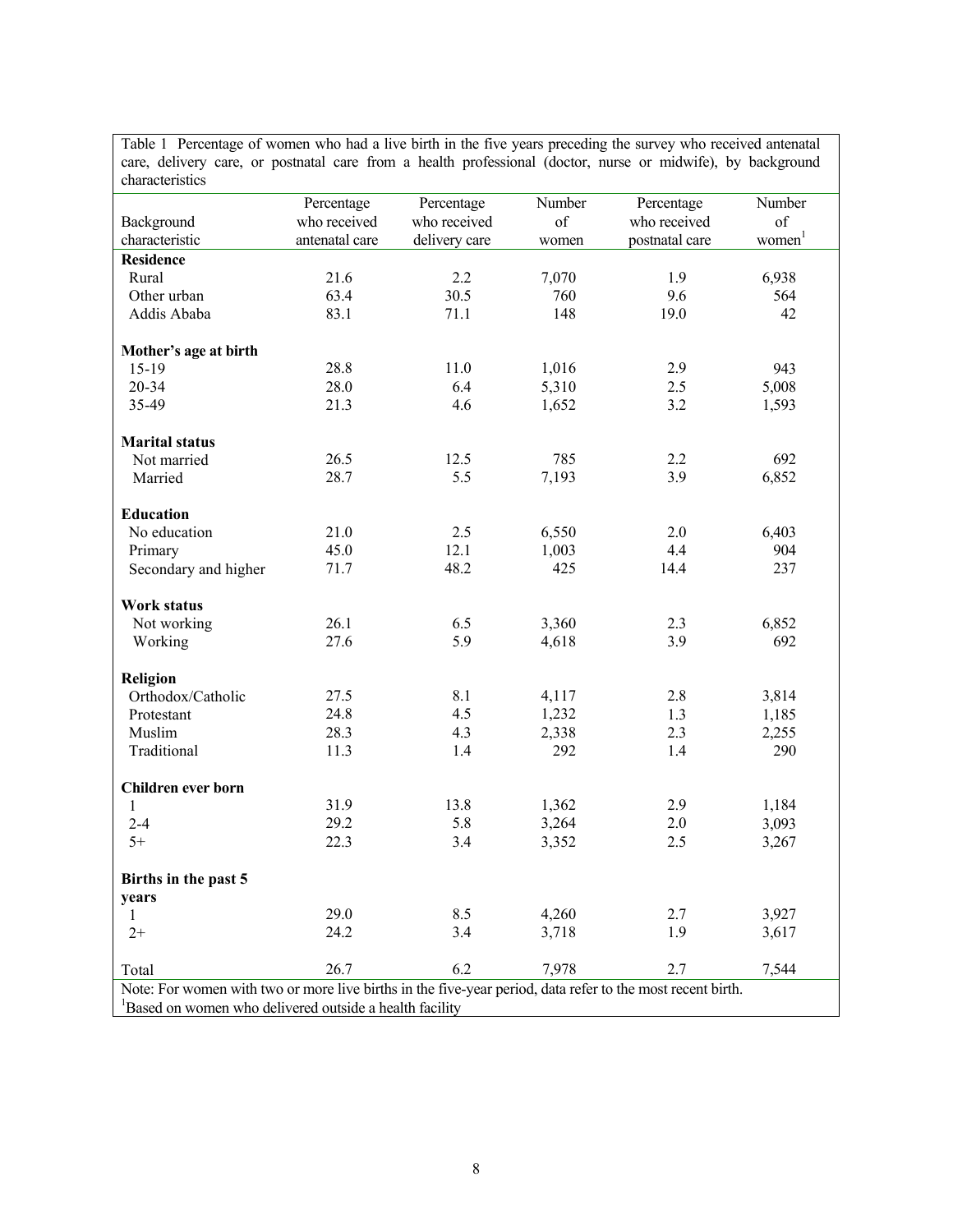#### **Multivariate Analysis**

### *Antenatal Care*

 Results of the multivariate analysis for the country as a whole reinforce the importance of place of residence and women's education as the most important determinants of antenatal care utilization (Table 2). Women residing in Addis Ababa and in other urban areas are ten times and four times more likely, respectively, than women in rural areas to receive antenatal care from a health professional. Education is also an important determinant of antenatal care use, with women having at least secondary education four times more likely and women with primary education two and a half times more likely than women with no education to receive antenatal care from a health professional. Marital status and religion also exert an influence in determining antenatal care use. Married women are 40 percent more likely to receive antenatal care from a health professional than unmarried women. Muslim women are 30 percent more likely to receive professional antenatal care services, while women who belong to a traditional faith are 50 percent less likely to use ANC services than Orthodox or Catholic women. The multivariate analysis for urban areas identified a number of variables, including place of residence, marital status, women's education, parity, and year of birth of the child, as significant and independent predictors for the use of antenatal care services in urban Ethiopia. Women residing in Addis Ababa were two and a half times more likely to use antenatal care than women from other urban areas. The odds of using such services in urban areas were almost two and a half times higher among currently married women than among unmarried women.

 Education continues to exert a strong and independent impact on utilization of antenatal care services in urban Ethiopia. Compared with women with no education, those with primary education were nearly two times more likely to use ANC services. Interestingly, the corresponding odds of using ANC services were about four times higher if these women attained at least secondary education. Regarding parity, the present study revealed that urban women with 2-4 children ever born were twice as likely to use antenatal care as women with only one child. In contrast, although high parity women (parity 5 or higher) tend to use the service more often than parity one women, the difference did not reach statistical significance. One striking finding was that the use of antenatal care services has declined over the five years preceding the survey in urban Ethiopia. Even after controlling for a number of variables in the model, it appears that the use of antenatal care decreased on average by 20 percent per year between 1996 and 2000, assuming a linear trend. Such a trend can be seen clearly in Figure 1, which shows that the use of ANC declined from 70 percent in 1996 to 58 percent in 2000.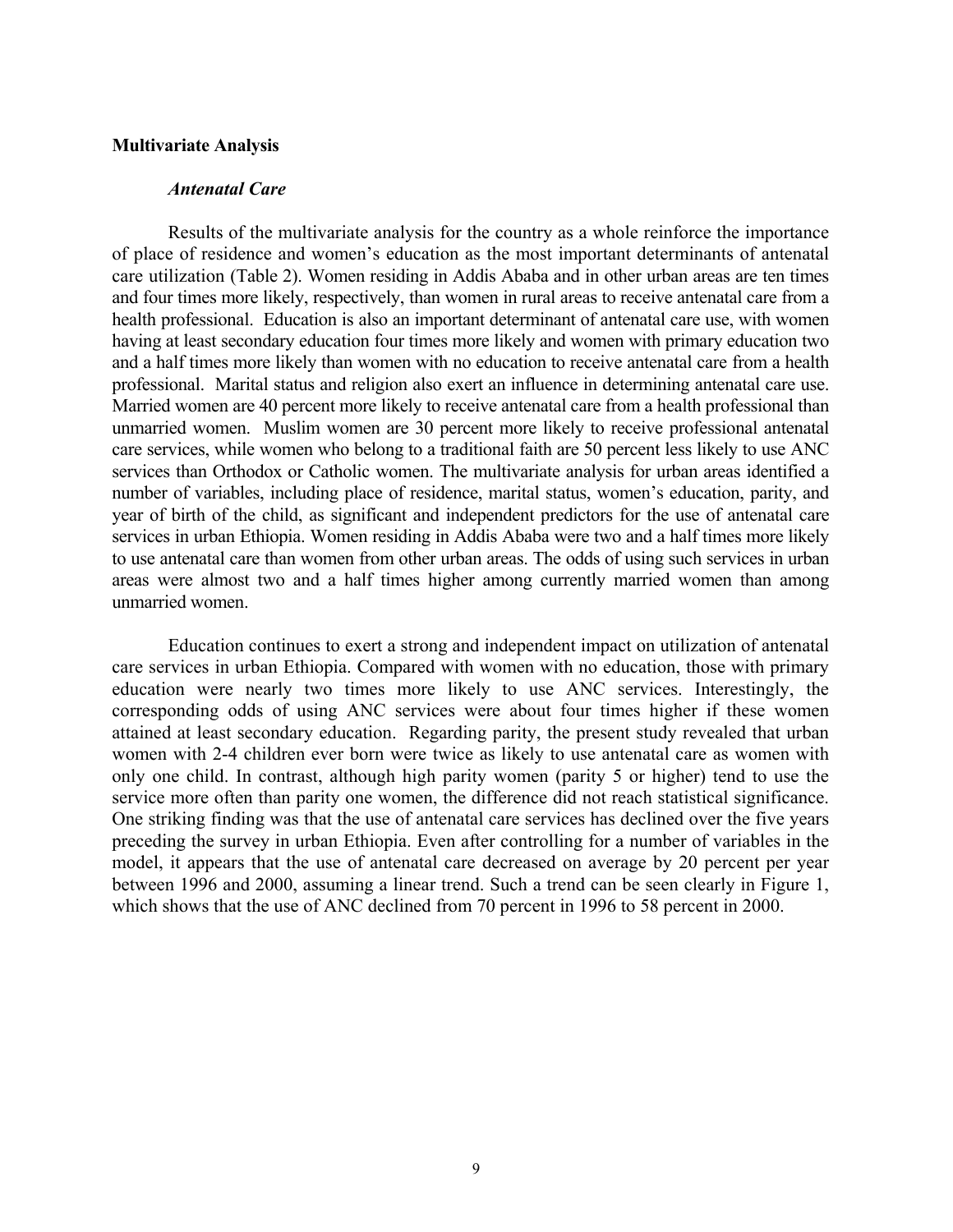| antenatal care from a medical professional |                |                |                   |  |
|--------------------------------------------|----------------|----------------|-------------------|--|
|                                            | Urban          | Rural          | Total             |  |
| <b>Residence</b>                           |                |                |                   |  |
| Rural                                      |                |                | 1                 |  |
| Other urban                                | 1              |                | $4.1[3.1-5.5]$    |  |
| Addis Ababa                                | $2.5[1.6-3.8]$ |                | $9.9[7.1 - 13.8]$ |  |
| Age at birth                               |                |                |                   |  |
| $15-19$                                    | $\mathbf{1}$   | $\mathbf{1}$   | $\mathbf{1}$      |  |
| 20-34                                      | $0.7[0.3-1.9]$ | $0.9[0.7-1.4]$ | $0.9[0.6-1.3]$    |  |
| 35-49                                      | $0.9[0.3-2.9]$ | $0.9[0.6-1.4]$ | $0.9[0.6-1.4]$    |  |
| Current marital status                     |                |                |                   |  |
| Not Married                                | 1              | 1              |                   |  |
| Married                                    | $2.4[1.3-4.1]$ | $1.2[0.9-1.7]$ | $1.4[1.1-1.9]$    |  |
| <b>Education</b>                           |                |                |                   |  |
| No education                               | 1              | 1              | 1                 |  |
| Primary                                    | $1.7[1.0-3.0]$ | $2.6[2.1-3.3]$ | $2.5[2.0-3.1]$    |  |
| Secondary +                                | $3.8[2.1-6.9]$ | $3.9[2.3-6.7]$ | $4.0[2.7-5.9]$    |  |
| Work status                                |                |                |                   |  |
| Not working                                | 1              | 1              | 1                 |  |
| Working                                    | $1.1[0.7-1.8]$ | $1.0[0.9-1.2]$ | $1.0[0.9-1.2]$    |  |
| <b>Religion</b>                            |                |                |                   |  |
| Orthodox/Catholic                          | 1              | 1              | 1                 |  |
| Protestant                                 | $0.9[0.4-1.9]$ | $1.0[0.8-1.3]$ | $1.0[0.8-1.2]$    |  |
| Muslim                                     | $0.8[0.5-1.4]$ | $1.4[1.2-1.7]$ | $1.3[1.1-1.6]$    |  |
| Traditional                                |                | $0.6[0.3-0.9]$ | $0.5[0.3-0.8]$    |  |
| Children ever born                         |                |                |                   |  |
| 1                                          | 1              | 1              | 1                 |  |
| $2 - 4$                                    | $2.0[1.1-3.9]$ | $1.0[0.7-1.3]$ | $1.1[0.9-1.4]$    |  |
| $5+$                                       | $1.4[0.6-3.4]$ | $0.9[0.6-1.2]$ | $0.9[0.7-1.3]$    |  |
| Birth in the past 5 years                  |                |                |                   |  |
| $\mathbf{1}$                               | 1              | 1              | 1                 |  |
| $2+$                                       | $0.6[0.3-1.1]$ | $0.9[0.7-1.1]$ | $0.9[0.7-1.1]$    |  |
| <b>Year of birth</b>                       |                |                |                   |  |
| (1 year increase)                          | $0.8[0.7-0.9]$ | $1.0[0.9-1.1]$ | $1.0[0.9-1.1]$    |  |
|                                            |                |                |                   |  |

Table 2 Adjusted odds ratios and 95 percent confidence intervals for receiving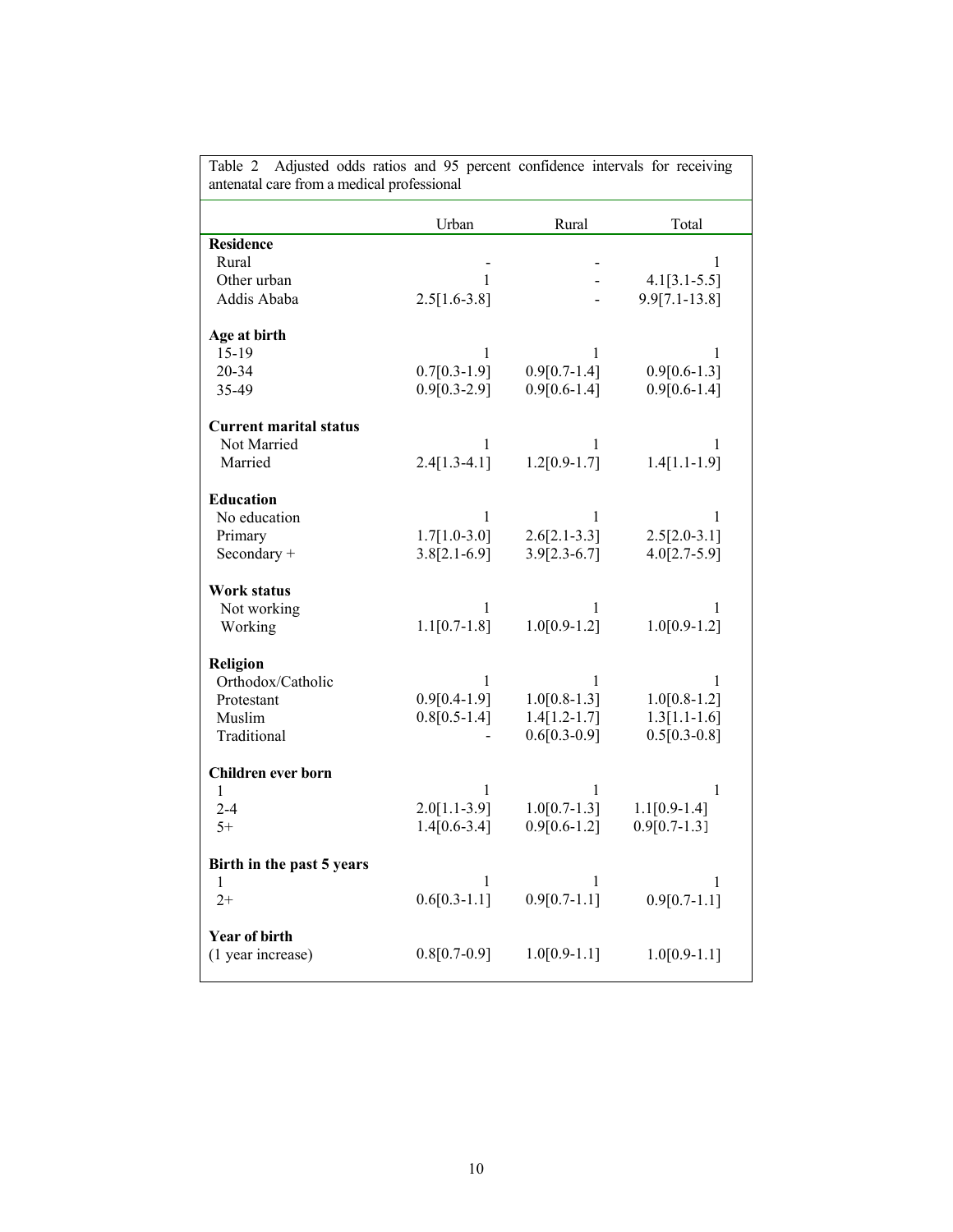

 On the other hand, the model for the rural area identified few, but interesting, variables as independent predictors of use of antenatal care in the area. Independent predictors for the rural sample included marital status, maternal education, and religion. The effect of both marital status and education followed a similar direction as documented for the urban sample, although marital status has a weaker effect in the rural areas. Married women residing in rural areas are 20 percent more likely to use antenatal care than their unmarried counterparts. Maternal education also has a positive effect on the utilization of antenatal care in rural Ethiopia. The odds of using this service are more than two and half times higher for women with primary education than for women with no education. The corresponding odds are about four times higher if women attained at least secondary education. Unlike the results for the urban sample, religion stood out to be an independent predictor for the utilization of antenatal care services in rural Ethiopia. Compared with Orthodox/Catholic women, Muslim women are nearly one and a half times more likely to utilize antenatal care services. In contrast, women who followed a traditional belief system are less likely to use the service than any other religious group. Such women are 40 percent less likely to use the service than Orthodox/Catholic women. On the other hand, there is comparable likelihood of using the service among Orthodox/Catholic and Protestant women.

#### *Delivery Care*

 Table 3 presents the results of the multivariate analyses of the use of delivery care services. Although professionally assisted delivery service is low in Ethiopia, there is substantial variation in the use of PAD by residence, parity, education, religion, and marital status. The results of the multivariate analysis for the overall sample show that place of residence, women's education, parity, and number of children under five are independent predictors of utilization of delivery care services in Ethiopia. The extent of variation in the use of delivery care services by residence is striking. Women residing in Addis Ababa are about 40 times more likely to receive assistance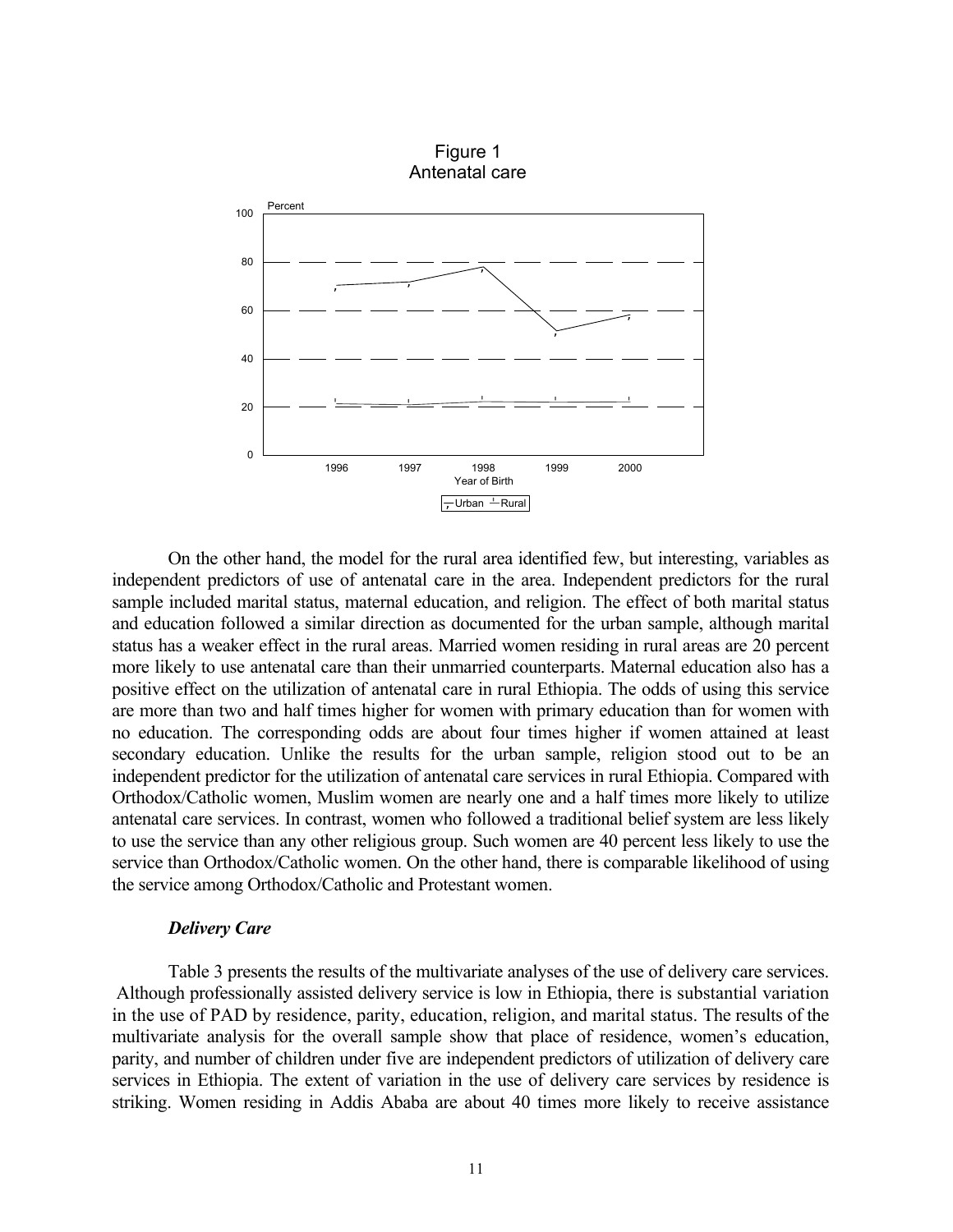during delivery than rural women, while women from other urban areas are about nine times more likely to receive assistance during delivery than rural women. Women's education appears to positively and independently predict the use of delivery care services in Ethiopia. The odds ratio for receiving professionally assisted delivery care for women with primary and at least secondary education compared with women with no education is 3.4 and 8.2, respectively. The table also shows that professionally assisted deliveries to mothers is inversely related to women's parity, which is in contrast to the observed pattern for antenatal care. Women with more than one child are 50 percent less likely to receive professional delivery care than parity one women.

 Another interesting finding is that women with two or more children under five are 40 percent less likely to receive professionally assisted delivery services than women with only one child under age five.

 The model for the urban sample shows that the use of delivery care services is significantly shaped by place of residence, women's education, number of children under five, and year of birth. Accordingly, women from Addis Ababa are about five times more likely to receive delivery care from a health professional than women from other urban areas. Women's education is also found to be an independent predictor of utilization of delivery care services in urban Ethiopia, with the highest odds of utilization documented among women with at least secondary education (seven times higher), followed by women with primary education (two times higher), compared with women with no education. The number of children under age five is one of the most important predictors of delivery care utilization in urban Ethiopia. The present analysis shows that urban women with two or more children under age five are 60 percent less likely to use PAD services than women with only one child under age five at the time of the survey.

 Utilization of professional assistance at delivery in urban Ethiopia is estimated to have increased over the last five years by 20 percent per year between 1996 and 2000, assuming a linear trend. The observed trend can be seen in Figure 2. This contrasts with the trend seen for antenatal care.

 Only two variables were identified as independent predictors of utilization of delivery care services utilization in rural Ethiopia. Consistent with findings for the urban areas, women's education is a significant and independent predictor of utilization of delivery care services in rural Ethiopia. As expected, women with no education are less likely to use PAD services. The odds of utilizing such services are four and a half times and eight times higher for women with primary and secondary or higher levels of education, respectively, when compared with women with no education. Another important and independent predictor of utilization of delivery care services in rural Ethiopia is parity. Women with 2-4 and 5+ children are 60 percent and 50 percent less likely, respectively, to receive delivery care than parity one women. This is in contrast to what was seen for antenatal care.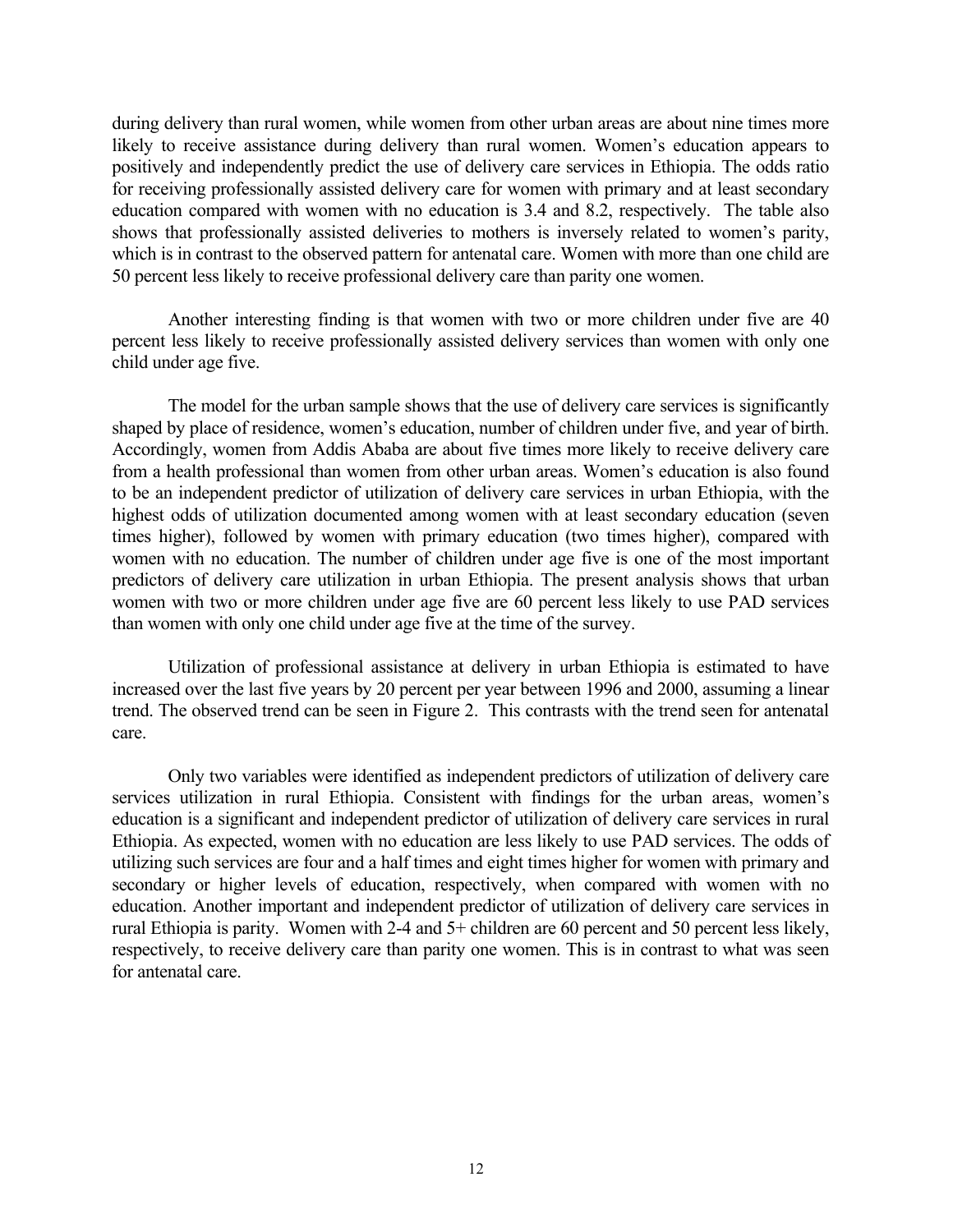| Adjusted odds ratios and 95 percent confidence intervals for receiving<br>Table 3<br>professionally assisted delivery care |                                                   |                                                         |                                                         |  |
|----------------------------------------------------------------------------------------------------------------------------|---------------------------------------------------|---------------------------------------------------------|---------------------------------------------------------|--|
|                                                                                                                            | Urban                                             | Rural                                                   | Total                                                   |  |
| <b>Residence</b><br>Rural<br>Other urban<br>Addis Ababa                                                                    | 1<br>$4.8[3.2 - 7.0]$                             |                                                         | $8.5[5.8-12.4]$<br>39.6[26.6-58.5]                      |  |
| Age at birth<br>$15-19$<br>20-34<br>35-49                                                                                  | 1<br>$0.6[0.2-1.4]$<br>$1.0[0.3-3.3]$             | 1<br>$0.7[0.3-1.4]$<br>$0.8[0.3-2.4]$                   | 1<br>$0.6[0.4-1.1]$<br>$0.9[0.4-2.1]$                   |  |
| <b>Current marital status</b><br>Not Married<br>Married                                                                    | 1<br>$1.2[0.7-2.3]$                               | $0.8[0.4-1.5]$                                          | T<br>$1.0[0.6-1.5]$                                     |  |
| <b>Education</b><br>No education<br>Primary<br>Secondary $+$                                                               | $\mathbf{1}$<br>$2.3[1.3-4.1]$<br>$7.2[4.1-12.5]$ | 1<br>$4.6[2.7-7.9]$<br>$8.2[3.7-18.3]$                  | 1<br>$3.4[2.2-5.1]$<br>$8.2[5.2 - 12.9]$                |  |
| Work status<br>Not working<br>Working                                                                                      | 1<br>$1.1[0.7-1.8]$                               | $0.9[0.6-1.5]$                                          | $1.0[0.7-1.4]$                                          |  |
| <b>Religion</b><br>Orthodox/Catholic<br>Protestant<br>Muslim<br>Traditional                                                | 1<br>$0.5[0.2-1.2]$<br>$0.8[0.4-1.5]$             | 1<br>$1.0[0.5-1.8]$<br>$1.0[0.6-1.7]$<br>$0.7[0.2-2.7]$ | 1<br>$0.8[0.6-1.3]$<br>$0.9[0.6-1.3]$<br>$0.5[0.1-1.8]$ |  |
| Children ever born<br>$\mathbf{1}$<br>$2 - 4$<br>$5+$                                                                      | 1<br>$0.7[0.4-1.3]$<br>$0.5[0.2-1.0]$             | 1<br>$0.4[0.2-0.7]$<br>$0.5[0.2-1.0]$                   | 1<br>$0.5[0.3-0.8]$<br>$0.5[0.3-0.9]$                   |  |
| Birth in the past 5 years<br>1<br>$2+$                                                                                     | 1<br>$0.4[0.2-0.8]$                               | L<br>$0.9[0.5-1.7]$                                     | $0.6[0.4-0.9]$                                          |  |
| <b>Year of birth</b><br>(1 year increase)                                                                                  | $1.2[1.0-1.5]$                                    | $0.9[0.8-1.2]$                                          | $1.1[0.9-1.3]$                                          |  |



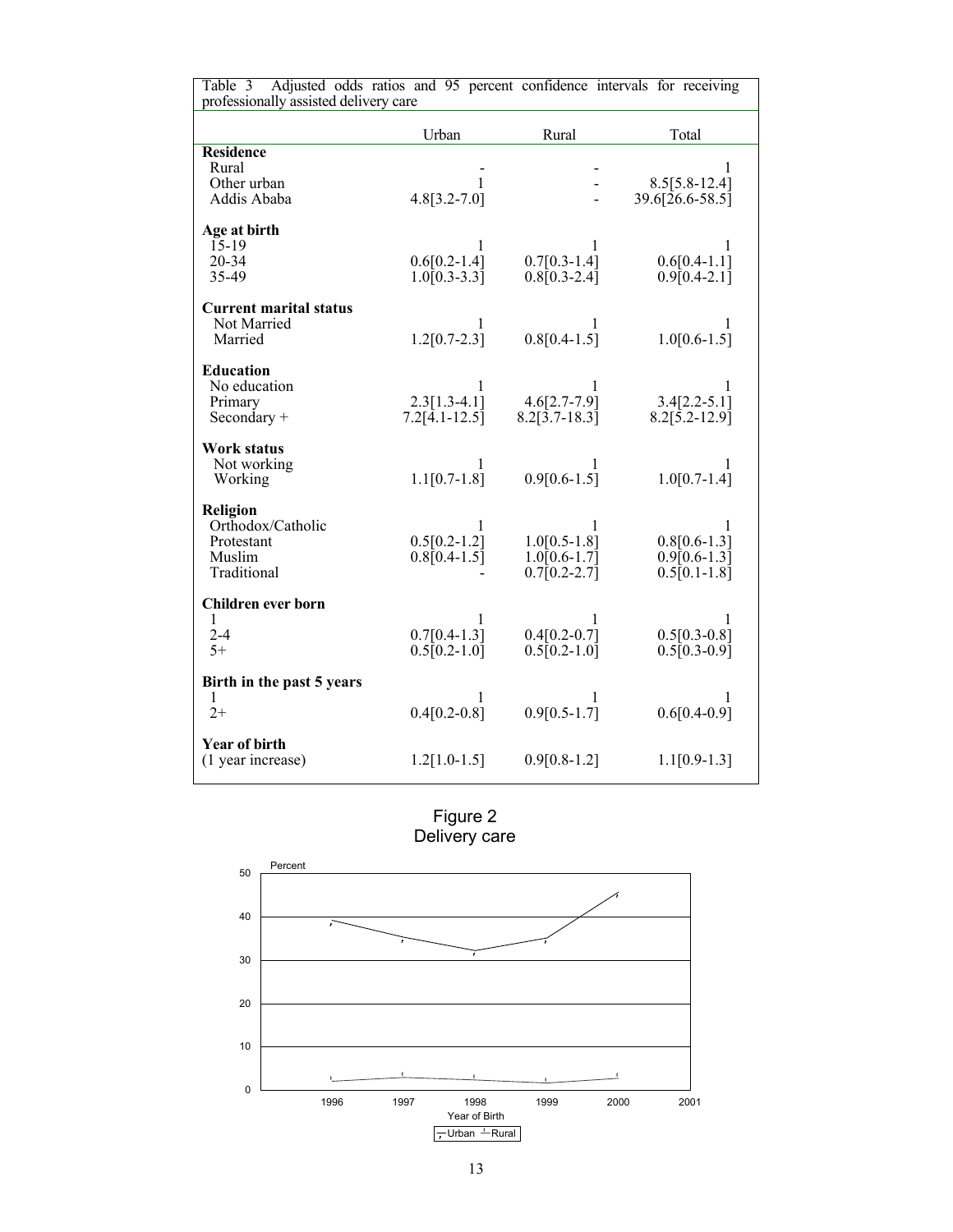# *Postnatal Care*

 Multivariate analysis of the influence of variables on utilization of postnatal care by mothers who delivered outside a health facility shows that residence and education are the only factors that significantly influence its use in Ethiopia (Table 4). Women residing in Addis Ababa are eight times more likely to use PNC services than their rural counterparts. The corresponding odds ratio for women from other urban areas is 4. On the other hand, educated women with at

| Table 4<br>Adjusted odds ratios and 95 percent         |                |  |  |  |
|--------------------------------------------------------|----------------|--|--|--|
| confidence intervals (CI) for receiving postnatal care |                |  |  |  |
|                                                        | Total          |  |  |  |
| <b>Residence</b>                                       |                |  |  |  |
| Rural                                                  | 1              |  |  |  |
| Other urban                                            | $3.9[2.3-6.9]$ |  |  |  |
| Addis Ababa                                            | 7.9[4.1-15.4]  |  |  |  |
|                                                        |                |  |  |  |
| Age at birth                                           | 1              |  |  |  |
| $15 - 19$                                              | $0.7[0.3-1.9]$ |  |  |  |
| 20-34                                                  | $0.9[0.3-2.8]$ |  |  |  |
| 35-49                                                  |                |  |  |  |
| <b>Current marital status</b>                          |                |  |  |  |
| Not married                                            | 1              |  |  |  |
| Married                                                | $1.0[0.5-1.9]$ |  |  |  |
|                                                        |                |  |  |  |
| <b>Education</b>                                       |                |  |  |  |
| No education                                           | 1              |  |  |  |
| Primary                                                | $1.4[0.8-2.6]$ |  |  |  |
| Secondary +                                            | 3.8[1.8-7.9]   |  |  |  |
| Work status                                            |                |  |  |  |
| Not working                                            | 1              |  |  |  |
| Working                                                | $0.8[0.5-1.3]$ |  |  |  |
|                                                        |                |  |  |  |
| Religion                                               |                |  |  |  |
| Orthodox/Catholic                                      | 1              |  |  |  |
| Protestant                                             | $0.5[0.2-1.2]$ |  |  |  |
| Muslim                                                 | $0.9[0.6-1.5]$ |  |  |  |
| Traditional                                            | $0.7[0.2-2.9]$ |  |  |  |
|                                                        |                |  |  |  |
| Children ever born                                     |                |  |  |  |
| 1                                                      | 1              |  |  |  |
| $2 - 4$                                                | $0.7[0.3-1.5]$ |  |  |  |
| $5+$                                                   | $1.0[0.4-2.1]$ |  |  |  |
| Birth in the past 5 years                              |                |  |  |  |
| 1                                                      | 1              |  |  |  |
| $2+$                                                   | $1.2[0.6-2.5]$ |  |  |  |
| <b>Year of birth</b>                                   |                |  |  |  |
| (1 year increase)                                      | $0.8[0.6-1.0]$ |  |  |  |
|                                                        |                |  |  |  |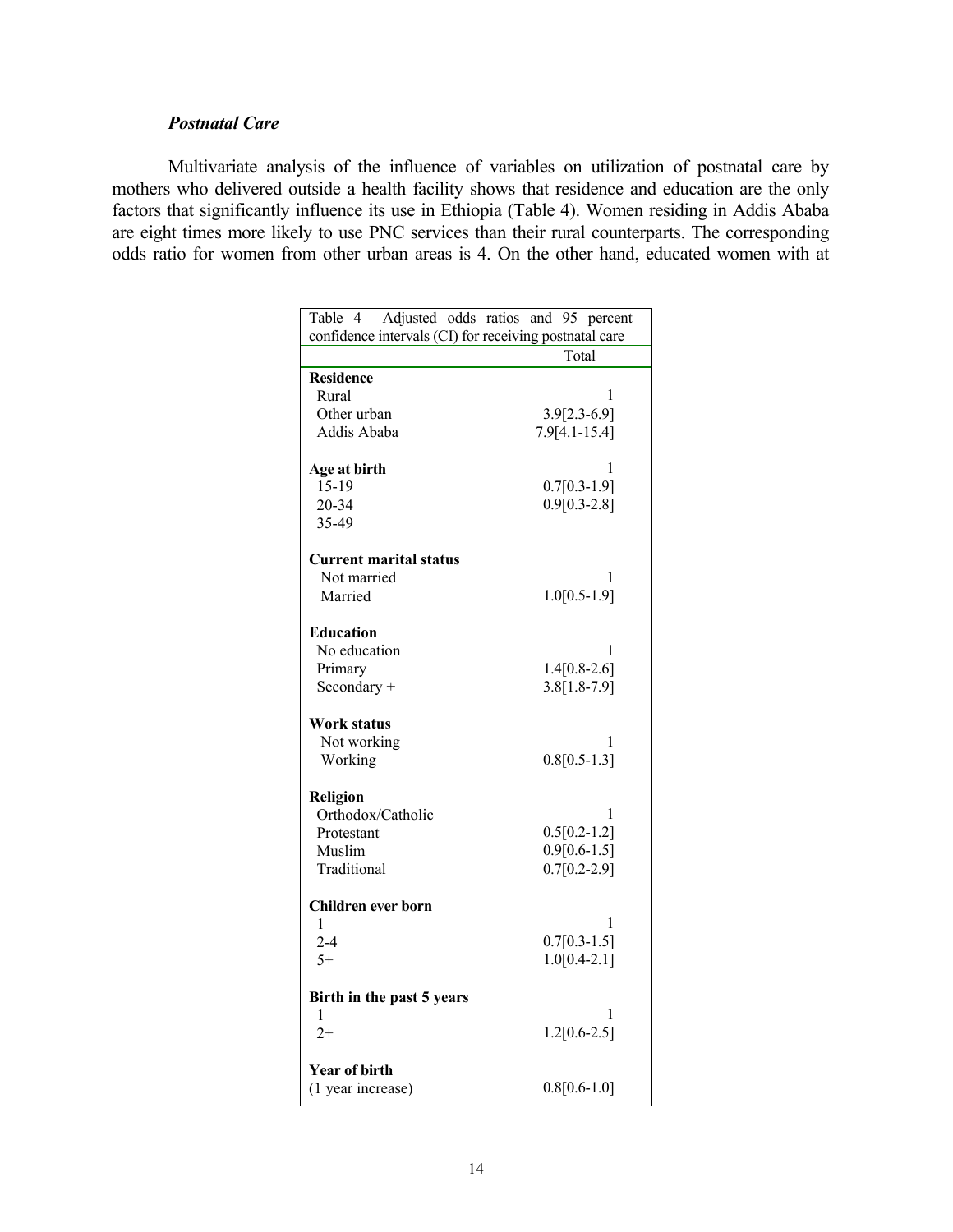least secondary schooling are four times more likely to use postnatal care than women with no education. Due to the small number of postnatal care users, no separate analysis by residence is presented. Observed trends can be seen in Figure 3.



Figure 3 Postnatal care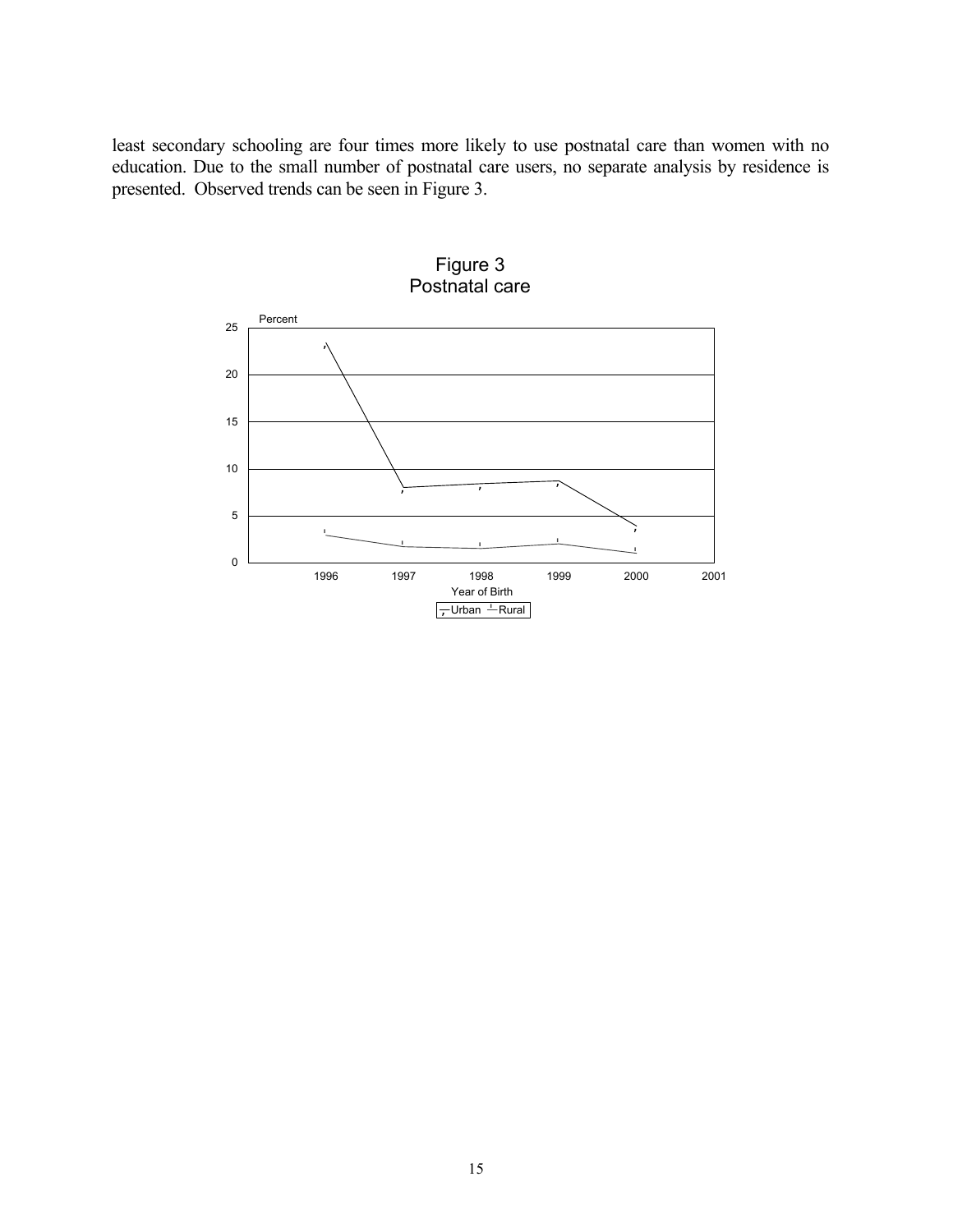# **5 Discussion**

 This report is based on the first Demographic and Health Survey conducted at the national level in Ethiopia. The data used for this analysis are unique in terms of content, geographic coverage, and timeliness compared with previous studies on the use of maternal health services in the country.

 The study shows that the coverage of maternity care services is very low in Ethiopia, as previously documented elsewhere in the country (Belay, 1997; CSA, 1993; Mekonnen, 1998; Mengistu and James, 1996; Mesganaw et al., 1990). Only about 27 percent, 6 percent, and 3 percent of women received professionally assisted antenatal, delivery, and postnatal care services, respectively, in the five years preceding the survey. Such levels of service coverage are considered low even by sub-Saharan standards. The results of Demographic and Health Surveys conducted in other sub-Saharan countries show coverage of antenatal care ranging from 35 percent in Niger to 90 percent in Kenya. Delivery care utilization ranges from a low of 15 percent in Niger to 69 percent in Zimbabwe (Stewart et al., 1997). The observed higher coverage for antenatal care compared with both delivery and postnatal care is consistent with other studies done elsewhere (Adekunle et al., 1990; Belay, 1997; Leslie and Gupta, 1989; Mekonnen, 1998; Stewart et al., 1997; UNICEF, 1989). The lower coverage for delivery and postnatal care has often been attributable to the unpredictability in the onset of labor and the difficulty of travel, particularly for long distances, during labor, during delivery, and even within a few days after delivery. Moreover, the relatively high cost of delivery care is often blamed for the low rate of utilization of delivery services.

 The major objective of this report was to examine factors that significantly shape the use of maternity care services in Ethiopia. Most of the factors investigated are related to the demographic and sociocultural characteristics of women. The study has identified several factors that have important influence on utilization of maternal health services in Ethiopia. These include place of residence, women's education, marital status, religion, parity, and number of children under five. Place of residence and education are common predictors for the utilization of all the three maternity care services. Marital status and religion are important only for the utilization of antenatal care. On the other hand, parity is an important predictor of antenatal care only for the urban areas, while it is important for the utilization of delivery care for the entire country. Most of these findings are consistent with previous studies (Belay, 1997; Mekonnen, 1998).

 The reason for the high level of utilization of maternal health services among urban women compared with their rural counterparts is easily understood. As in most sub-Saharan countries, urban women in Ethiopia tend to benefit from increased knowledge and access to maternal health services compared with their rural counterparts. This is because, health facilities are more accessible in urban areas and the various health promotion programs that use urban-focused mass media work to the advantage of urban residents and explain the close connection between urban residence and use of maternal health services. Moreover, rural women are more readily influenced by traditional practices that are contrary to modern health care.

 The finding of a strong education effect is consistent with findings from elsewhere in the world (Addai, 2000; Addai, 1998; Akin and Munevver, 1996; Becker et al., 1993; Belay, 1997;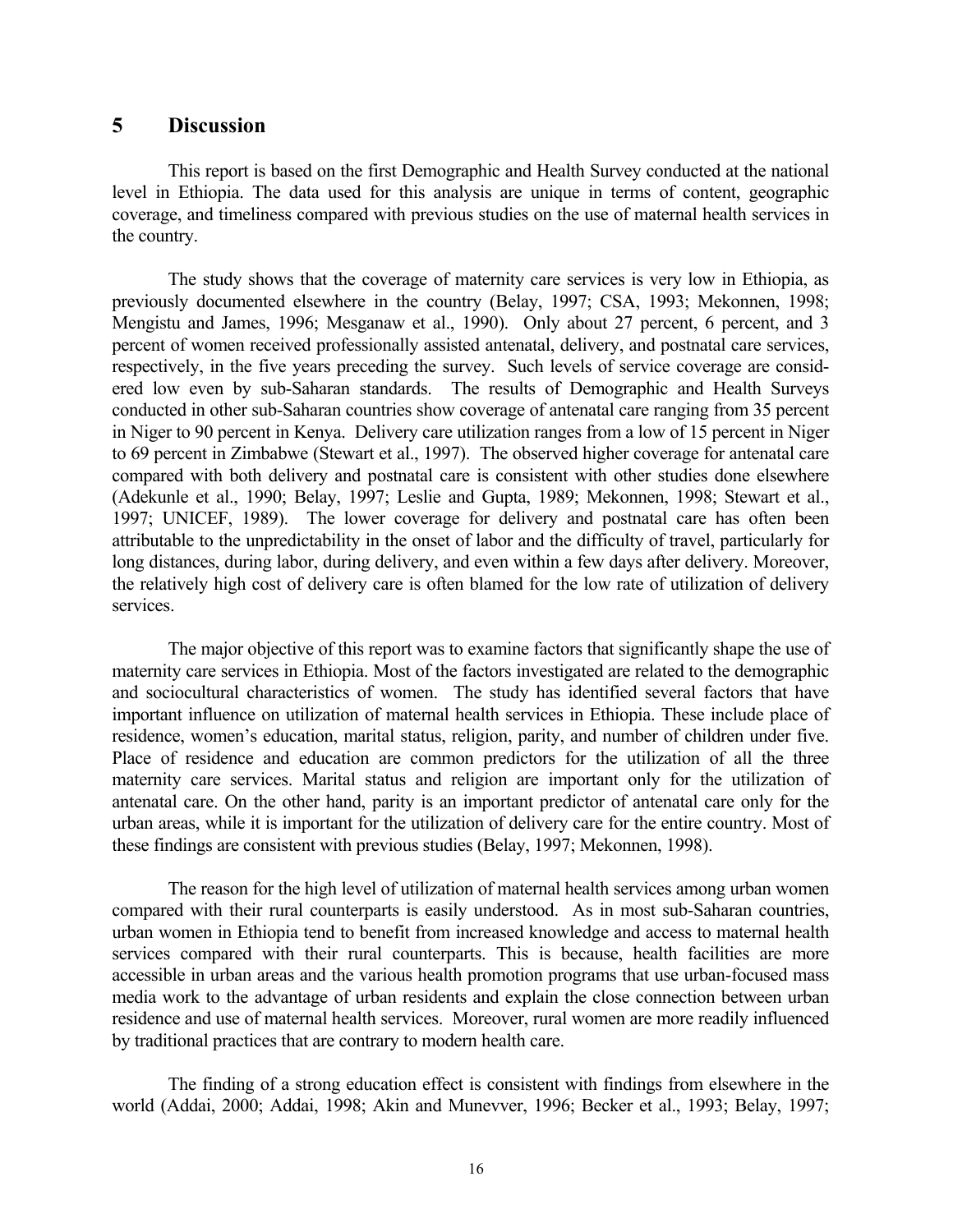Celik and Hotchkiss, 2000; Ferdnandez, 1984; Mekonnen, 1998; Stewart and Sommerfelt, 1991). There are a number of explanations for why education is a key determinant of health service use. Education is likely to enhance female autonomy so that women develop greater confidence and capability to make decisions about their own health (Caldwell, 1981; Raghupathy, 1996). It is also likely that educated women seek out higher quality services and have greater ability to use health care inputs that offer better care (Celik and Hotchkiss, 2000).

 Interestingly married women are more likely to use antenatal care than their unmarried counterparts. Although marriage is universal in Ethiopia, about 10 percent of births in the present study occurred among women who were not married. This group is largely composed of femaleheaded households. The stigma associated with out-of-wedlock pregnancies could be severe in societies like Ethiopia. It therefore seems reasonable to assume that most such pregnancies are unwanted or unintended. Moreover, women with unwanted pregnancies may initially attempt to deny their pregnancies to themselves and to conceal them from others. As a result such women become less motivated to seek antenatal care compared with their married counterparts.

 One interesting finding of the present study is that religion has emerged as an important predictor of antenatal care utilization in rural Ethiopia. This result is consistent with previous reports in the country and elsewhere in Africa (Addai, 1998; Mekonnen, 1998). The negative influence of traditional religion in rural areas may be attributable to the traditional spiritual explanation of events, including diseases. Traditional perception of events may tie followers to the use of traditional medicine and encourage use of formal systems only when the traditional option fails. However, we can expect that some traditional beliefs obviously have negative effects on the use of modern delivery care services in the country. In this study, this was not seen, presumably because of the small numbers of women believing in traditional religions.

 The effect of parity differs for antenatal and delivery care services. This study shows that among urban women, utilization of antenatal care is higher for those with two or more children than for those with only one child. On the other hand, utilization of delivery care services is lower for those with two or more children than those with one child. While it is unclear why urban women who have just started childbearing are less likely to seek antenatal care than middle parity women, a possible explanation for the low utilization of delivery care services among high parity women is that such women developed confidence and may believe that modern health care is not as necessary due to the experience and knowledge accumulated from previous pregnancies and births. Also, most of the high parity women live in rural areas. With respect to the effect of parity on the utilization of delivery care, the results appear to be consistent with most studies done elsewhere, which indicate that women are significantly more likely to use delivery care services for their first child than later children (Adekunle et al., 1990; Akin and Munevver, 1996; Leslie and Gupta, 1989; Mekonnen, 1998; Stewart and Sommerfelt, 1991). One possible explanation for this is that women who are pregnant with their first child are usually more likely to have difficulties during labor and delivery than women of high parity. This may result in low parity women being more motivated to deliver in medical facilities than high parity women.

 Despite the difficulty in exploring trends in the utilization of maternity care services using cross-sectional surveys, this was attempted. In general, coverage for utilization of maternity care services (antenatal, delivery, postnatal) shows a consistent trend over the past six years at the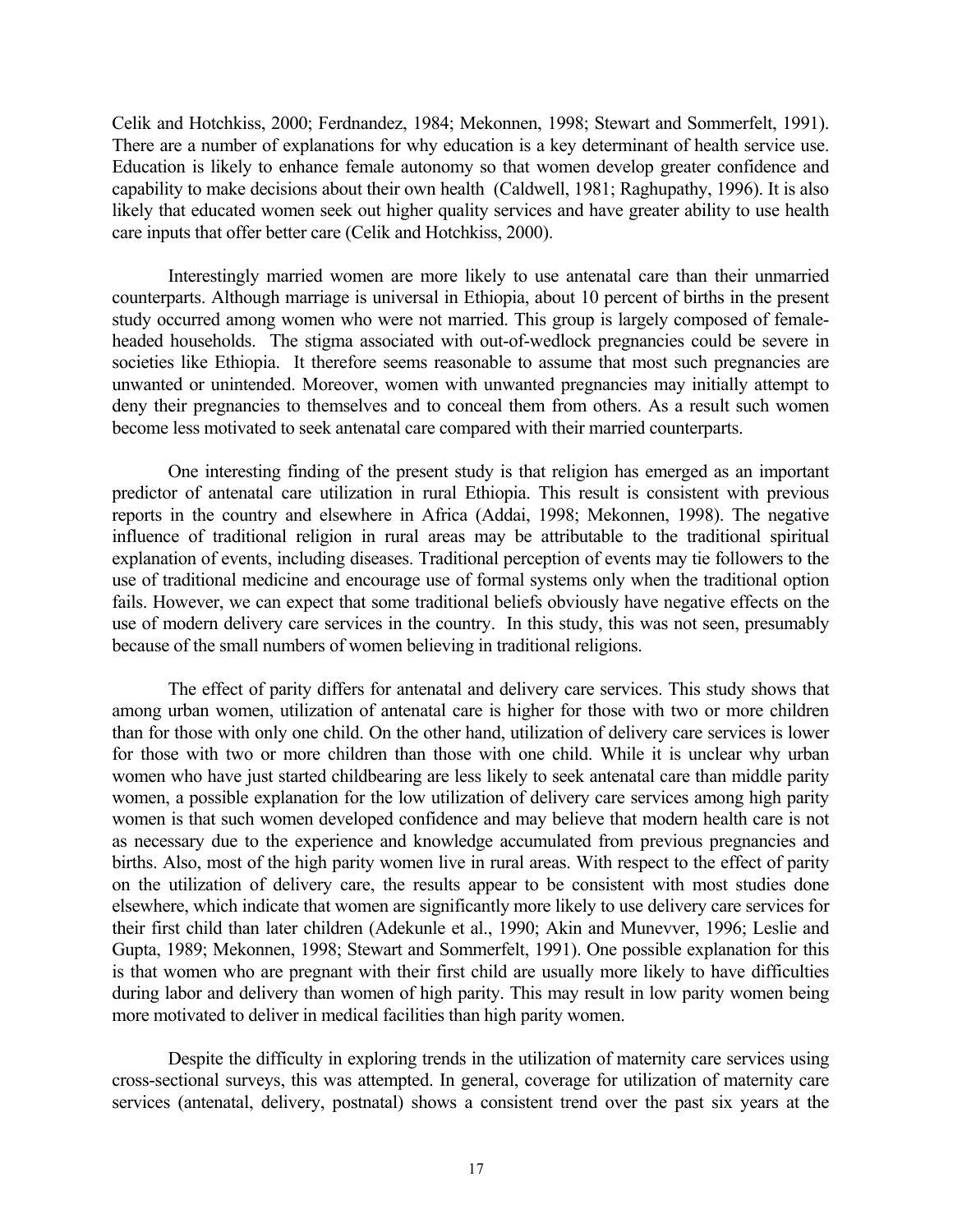national level. However, a somewhat puzzling result is seen in urban areas. Although antenatal care from health professionals has declined over the years, the reverse is true for utilization of delivery care services in urban Ethiopia. These findings persist in the multivariate analysis even after controlling for a number of confounding factors. This finding may be of interest to policymakers working in the field of reproductive health in Ethiopia. Comparison of the trends observed in this study with those documented in other health services reports would be of considerable interest.

 Finally, several strengths of the survey deserve mention: the large sample size; the meticulous data collection, which meant there were very few inconsistent or unknown values; and the fairly detailed information about use of maternal health services. In contrast, the data suffered from a number of limitations that must be noted. First, the survey did not collect information on service availability/accessibility, thus limiting the practical utility of the results, especially in the rural parts of the country where service factors are an important deterrent of use of maternity care. Second, since the question on the use of maternal health services focused only on the most recent pregnancy/birth in the five years preceding the survey, it was not possible to investigate behavioral consistency in the use of these services between successive births from the same woman. Third, for some women, the motives behind attending antenatal care could be in relation to a health problem rather than for preventive reasons. Since questions on reasons for seeking "care" during pregnancy were not included in this survey, it is difficult to distinguish between antenatal and curative care during pregnancy.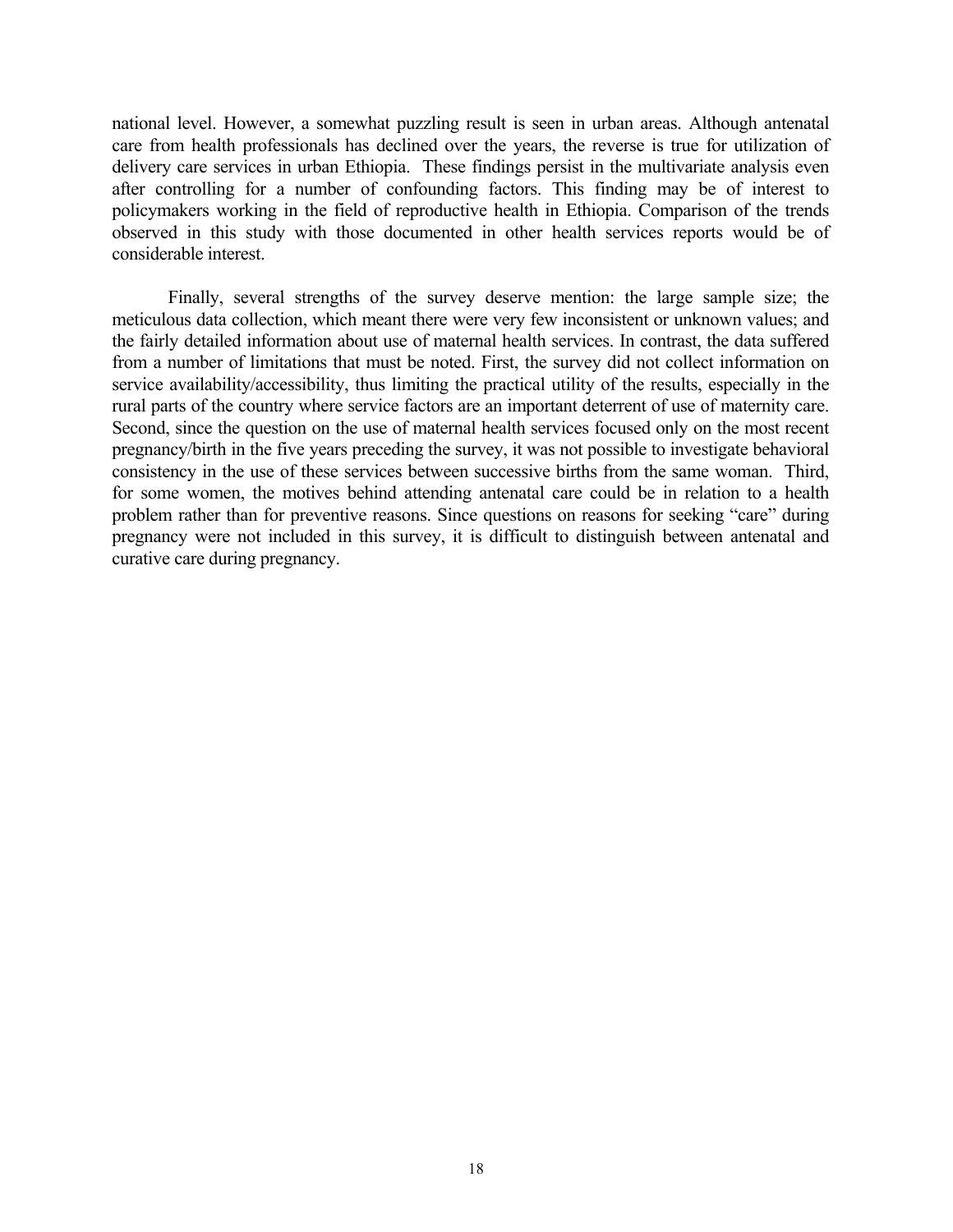# **6 Conclusion and Policy Implications**

 In conclusion, this study demonstrates that the utilization of maternal health care services is inadequate in Ethiopia, as clearly depicted by the major maternal health care indicators (antenatal, delivery, and postnatal care services). The situation is worst in the rural areas, where more than 80 percent of the population resides. This study shows that the most important factors influencing the use of maternal health services in Ethiopia are demographic and sociocultural in nature. However, this does not detract from the relevance of service-related factors, especially in the rural areas. The demographic and sociocultural factors identified in this study include maternal education, marital status, place of residence, parity, and religion, which are similar to those documented in many settings throughout Africa and other developing countries. Such findings can therefore be used as the basis for a number of policy recommendations.

 First, that education was found to have an important impact on the use of maternal health services suggests that improving educational opportunity for women may have a large impact on improving utilization of such services. This is, however, a long-term investment. As an alternative, in the short term, health programs need to focus on attracting women with little or no education. Second, that women at higher parity levels were found to be less likely to have deliveries assisted by modern professionals implies that parity should be one of the criteria for targeting education campaigns on the benefits of safe motherhood programs. Third, that rural women were less likely to use the services means that maternal health care programs should be expanded and intensified in rural areas along with culturally appropriate education campaigns. Fourth, since women who are not married or in union are less likely to use the services, it is imperative to also target this group during education campaigns. Last, the negative impact of traditional religion on the use of maternal health services points to the need for research into aspects of traditional religion that discourage the use of such health services.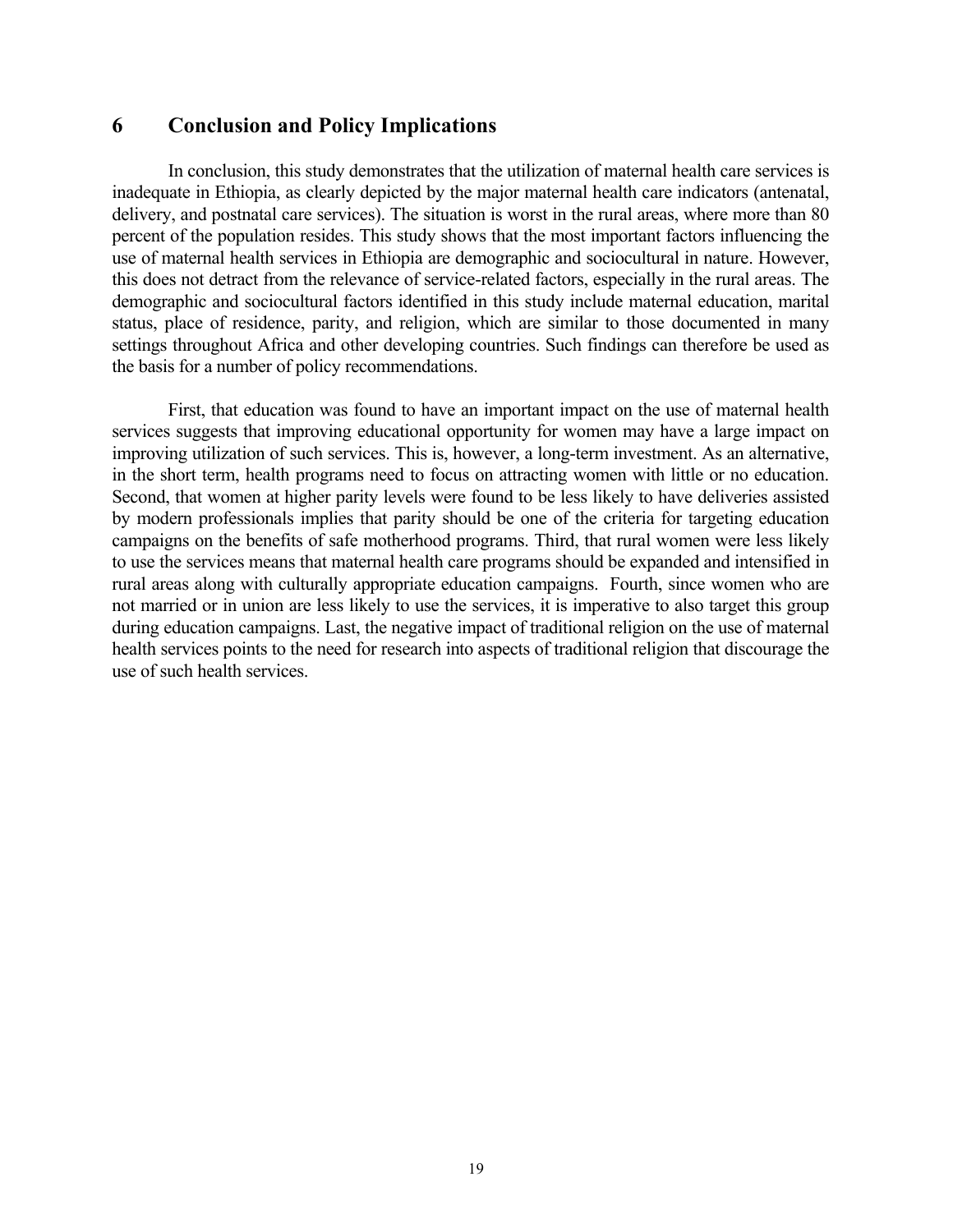# **REFERENCES**

Addai, I. 2000. Determinants of use of maternal-child health services in rural Ghana. *Journal of Biosocial Science* 32(1):1-15.

Addai I. 1998. Demographic and sociocultural factors influencing use of maternal health services in Ghana. *African Journal of Reproductive Health* 2(1):73-80.

Adekunle, C., V. Filippi, W. Graham, P. Onyemunwa, and E. Udjo 1990. Patterns of maternity care among women in Ondo States, Nigeria. In *Determinants of health and mortality in Africa*, ed. Allan G. Hill, Demographic and Health Survey Further Analysis Series No. 10, 1-45. New York: The Population Council.

Adetunji, J.A. 1991. Response of parents to five killer diseases among children in a Yoruba community, Nigeria. *Social Science & Medicine* 32(12):1379-1387.

Akin, A., and B. Munevver. 1996. *Contraception, abortion and maternal health services in Turkey: Results of further analysis of the 1993 Turkish Demographic and Health Survey.* Calverton, Maryland: Ministry of Health [Turkey] and Macro International Inc.

Becker S., D.H. Peters, R.H. Gray, C. Gultiano, and R.E. Black. 1993. The determinants of use of maternal and child health services in Metro Cebu, the Philippines. *Health Transition Review* 3(1):77-89.

Belay, T. 1997. Correlates of antenatal care attendance among women in Yirgalem town and surrounding peasant associations, Southern Ethiopia (unpublished M.Sc. thesis).

Bhatia, S. 1989. Patterns and cause of neonatal and postneonatal mortality in rural Bangladesh. *Studies in Family Planning* 20(3):136-146.

Bicego, George, Siân Curtis, Hendrik Raggers, Saidi Kapiga, and Sylvester Ngallaba. 1997. *Sumve Survey on Adult and Childhood Mortality, Tanzania, 1995: In-depth study on estimating adult and childhood mortality in settings of high adult mortality.* Calverton, Maryland: Macro International Inc.

Caldwell, J.C. 1981. Maternal education as a factor in child mortality. *World Health Forum*  2:75-78.

Celik, Y., and D.R. Hotchkiss. 2000. The socioeconmoic determinants of maternal health care utilization in Turkey*. Social Science & Medicine* 50(12):1797-1806.

Central Statistical Authority (CSA) [Ethiopia] and ORC Macro. 2001. *Ethiopia Demographic and Health Survey 2000.* Addis Ababa, Ethiopia, and Calverton, Maryland, USA: Central Statistical Authority and ORC Macro.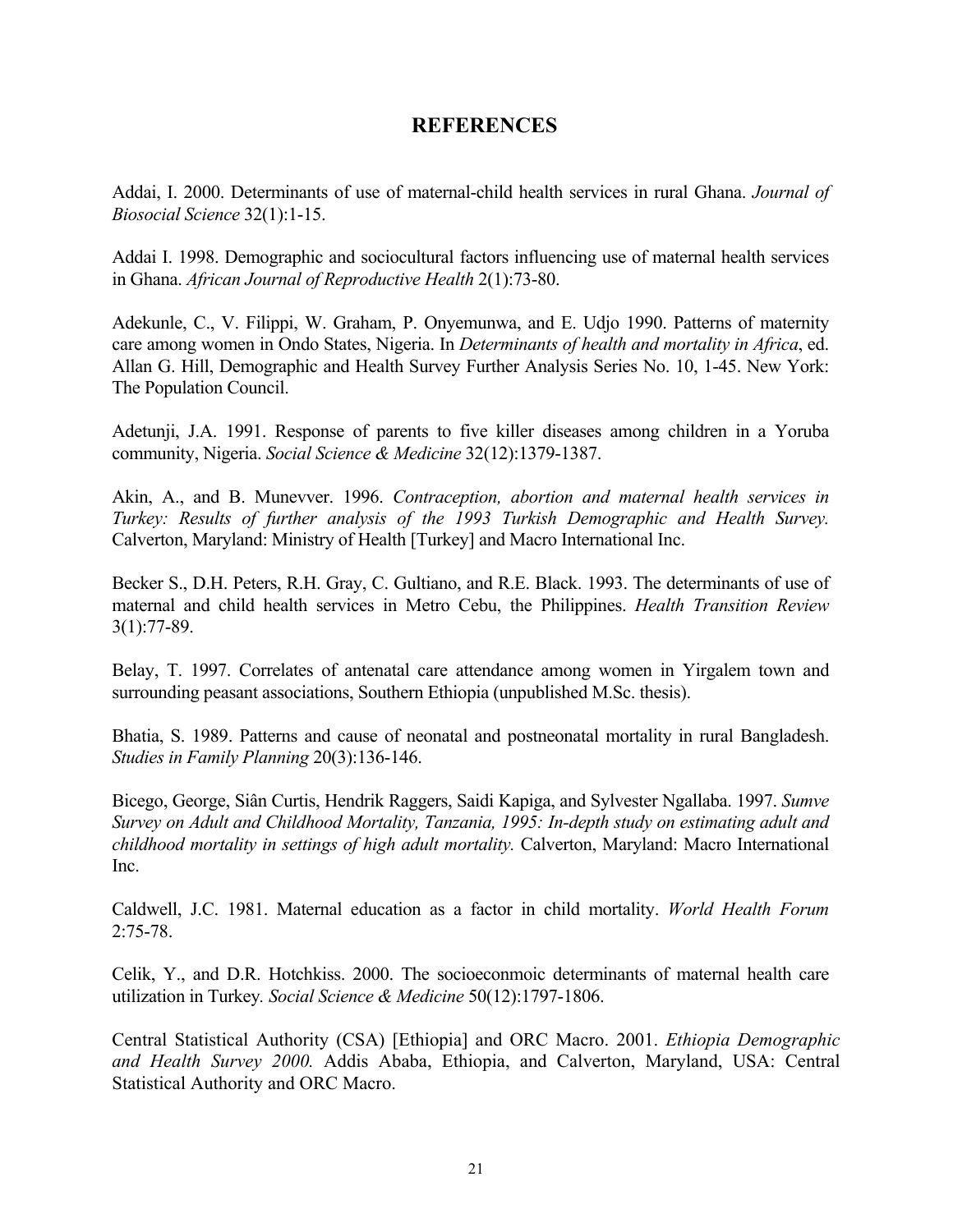Central Statistical Authority (CSA). 1993. *The 1990 National Family and Fertility Survey*. Addis Ababa, Ethiopia: Central Statistical Authority.

Fauveau, V., M.A. Koenig, J. Chakraborty, and A.I. Chowdhury. 1988. Causes of maternal mortality in rural Bangladesh: 1976-1985. *Bulletin of the World Health Organization* 66(5):643- 651.

Fernandez, R. 1984. Maternal and child care in Latin America. Analysis of WFS Surveys. (unpublished).

Fortney, J.A., I. Susanti, S. Gadalla, S. Saleh, P.J. Feldblum, and M. Potts. 1988. Maternal mortality in Indonesian and Egypt. *British Journal of Gynaecology and Obstetrics* 26(1):21-32.

Gertler, P.J., L. Locay, and W. Sanderson. 1988. Are user fees regressive? The welfare implications of health care financing proposals in Peru. In *Health care financing and the demand for medical care,* ed. P. Gertler, L. Locay, W. Sanderson, A. Dor, and J. van der Gaag, LSMS working paper No. 37. Washington, D.C.: The World Bank.

Gertler, P.J., and J. van der Gaag. 1988. Measuring the willingness to pay for services in developing countries. LSMS working paper No. 45. Washington, D.C.: The World Bank.

Kwast, B.E., and J.M. Liff. 1988. Factors associated with maternal mortality in Addis Ababa, Ethiopia. *International Journal of Epidemiology* 17(1):115-121.

Leslie, J., and G.R. Gupta. 1989*. Utilization of formal services for maternal nutrition and health care.* Washington, D.C.: International Center for Research on Women.

Mekonnen, Y. 1998. Barriers to the utilization of maternity care services in southern Ethiopia: Analysis of the service and user factors. (unpublished M.Sc. thesis).

Mengistu, M., and J. James. 1996. Determinants of antenatal care utilization in Arsi Zone, Central Ethiopia. *Ethiopia Journal of Health Development* (3):171-178.

Mesganaw, F., G. Olwit, and D. Shamebo. 1990. Determinants of ANC attendance and preference of site or delivery in Addis Ababa. *Ethiopia Journal of Health Development* 6(2):17-21.

Pelto, G.H. 1987. Cultural issues in maternal and child health and nutrition. *Social Science & Medicine* 25(6):553-559.

Raghupathy, S. 1996. Education and the use of maternal health care in Thailand. *Social Science & Medicine* 43(4):459-471.

Stewart, K., and A.E. Sommerfelt. 1991. *Utilization of maternity care services: A comparative study using DHS data.* Proceedings of the Demographic and Health Surveys World Conference, Washington, DC. Volume III. pp. 1645-1668. Columbia, Maryland.